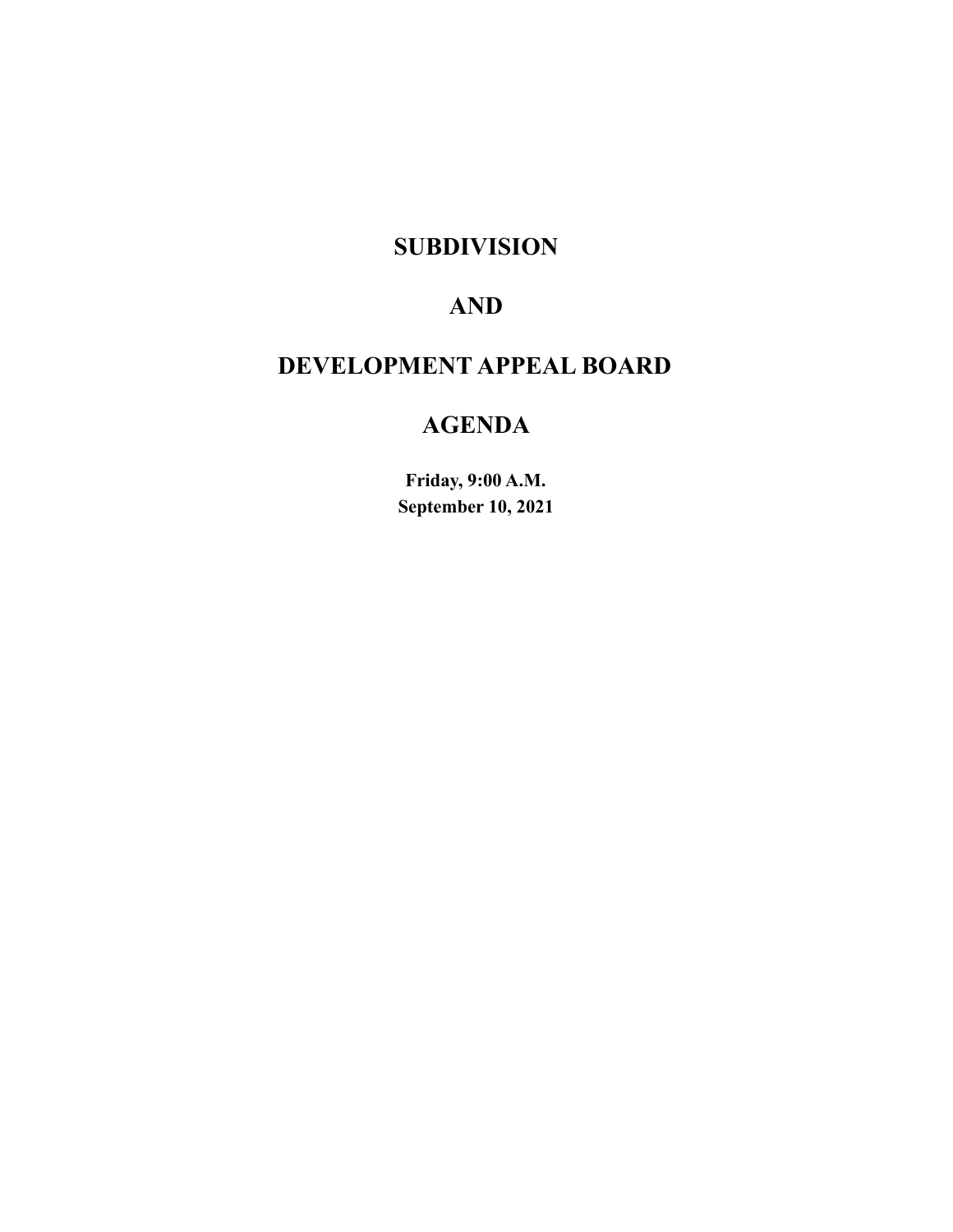| I         | 9:00 A.M.  | SDAB-D-21-145   |                                                                                                                                                                                                                                                                                                                           |
|-----------|------------|-----------------|---------------------------------------------------------------------------------------------------------------------------------------------------------------------------------------------------------------------------------------------------------------------------------------------------------------------------|
|           |            |                 | To change the Use from a General Retail Store to<br>Cannabis Retail Sales and construct interior<br>alterations                                                                                                                                                                                                           |
|           |            |                 | 6930 - 109 Street NW<br>Project No.: 400057348-002                                                                                                                                                                                                                                                                        |
| $\rm{II}$ | 10:30 A.M. | $SDAB-D-21-146$ |                                                                                                                                                                                                                                                                                                                           |
|           |            |                 | To construct an addition, exterior and interior<br>alterations (converting Single Detached Houses to<br>2 storeys for units 6-11 and separating the<br>Semi-detached Houses to 2 storey Single<br>Detached Houses for units 4-5 and 18-19) in a<br>Multi-unit Project Development site, and to<br>enhance the landscaping |
|           |            |                 | 8050C - Orchards Green SW<br>Project No.: 398733545-002                                                                                                                                                                                                                                                                   |
|           | NOTE:      |                 | Unless otherwise stated, all references to "Section numbers" in this Agenda<br>refer to the authority under the Edmonton Zoning Bylaw 12800.                                                                                                                                                                              |

# **SUBDIVISION AND DEVELOPMENT APPEAL BOARD**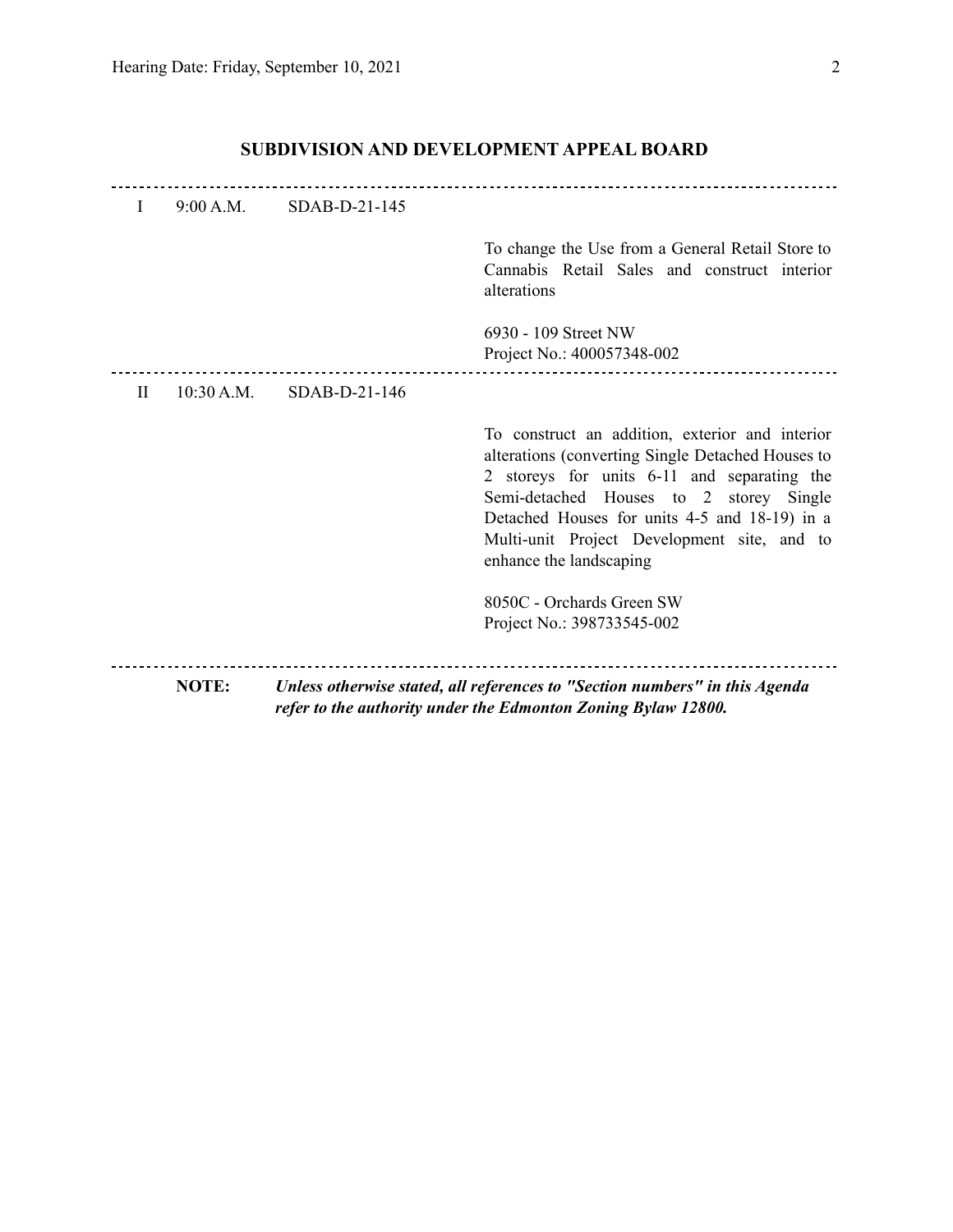|                                                  | AN APPEAL FROM THE DECISION OF THE DEVELOPMENT OFFICER                                                    |
|--------------------------------------------------|-----------------------------------------------------------------------------------------------------------|
| <b>APPELLANT:</b>                                |                                                                                                           |
| <b>APPLICATION NO.:</b>                          | 400057348-002                                                                                             |
| <b>APPLICATION TO:</b>                           | Change the Use from a General Retail Store to Cannabis<br>Retail Sales and construct interior alterations |
| <b>DECISION OF THE</b><br>DEVELOPMENT AUTHORITY: | Refused                                                                                                   |
| <b>DECISION DATE:</b>                            | August 6, 2021                                                                                            |
| <b>DATE OF APPEAL:</b>                           | August 13, 2021                                                                                           |
| MUNICIPAL DESCRIPTION<br>OF SUBJECT PROPERTY:    | 6930 - 109 Street NW                                                                                      |
| <b>LEGAL DESCRIPTION:</b>                        | Plan 587HW Blk 26 Lots D,E,F                                                                              |
| ZONE:                                            | (CB1) Low Intensity Business Zone                                                                         |
| <b>OVERLAY:</b>                                  | Main Streets Overlay                                                                                      |
| <b>STATUTORY PLAN:</b>                           | 109 Street Corridor Area Redevelopment Plan                                                               |
|                                                  |                                                                                                           |

# *Grounds for Appeal*

The Appellant provided the following reasons for appealing the decision of the Development Authority:

Please accept this letter as an expression of our intent to appeal the Development Permit Decision (refusal) for DP 400057348-002. The purpose of this DP application was to change the existing use at 6930 – 109 Street NW from General Retail Store to Cannabis Retail Sales and to construct interior alterations. The property is zoned CB1 – Low Intensity Business Zone, with Cannabis Retail Sales falling under Permitted Uses.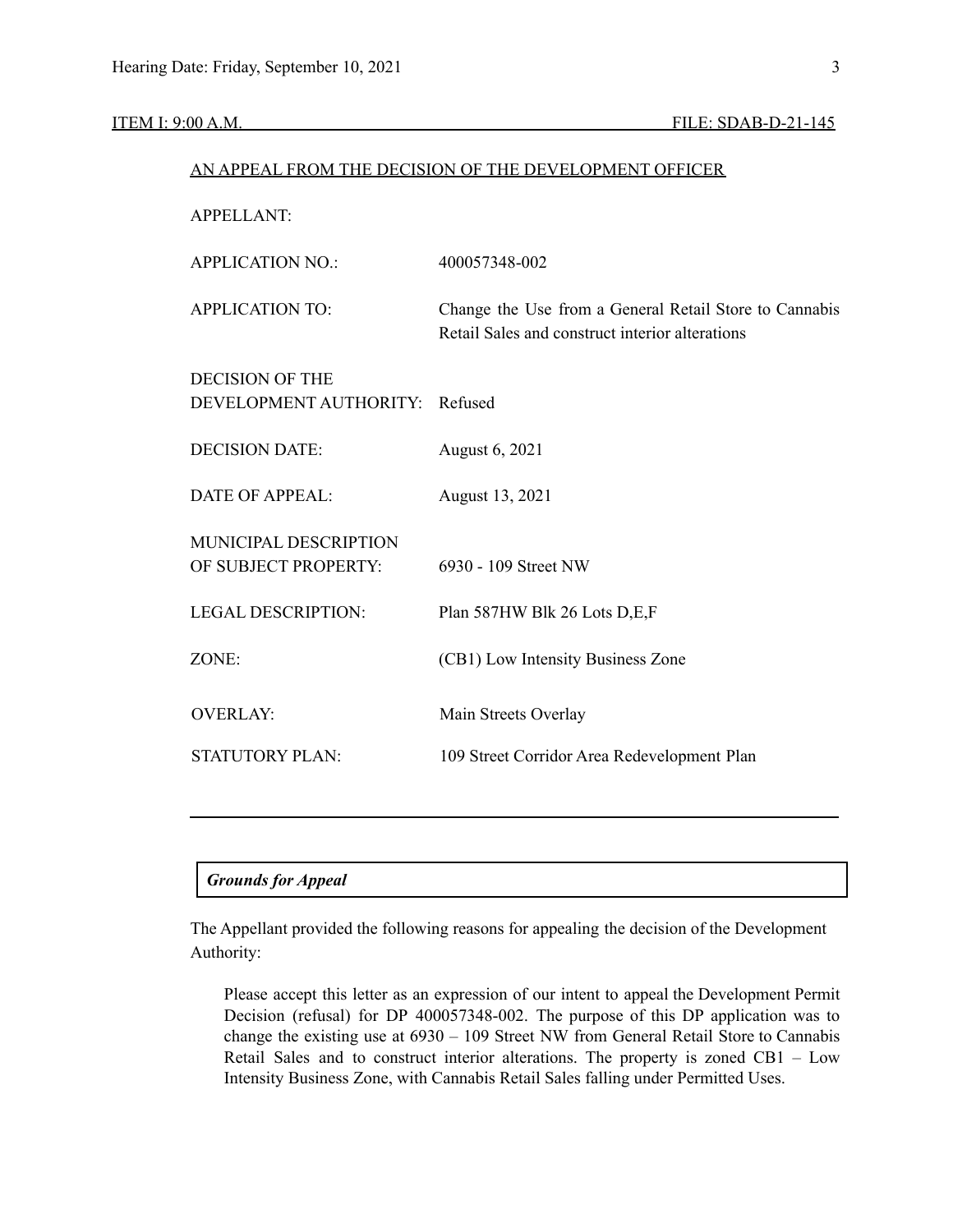The Development Officer (DO) refused this DP application based on Section 70.2.b of the City of Edmonton's Land Use Bylaw, which stipulates a minimum required setback of 100 m between proposed Cannabis Retail Sales and existing Community Recreation Services uses. From site-to-site, Violet Archer Park (zoned AP) is approximately 21 m to the north-east of the site proposed for Cannabis Retail Sales. As noted by the DO, Section 70.5 of the Zoning Bylaw prohibits the DO from granting a variance to the minimum setback to allow for the proposed use. We believe that there are several factors that should be considered in addition to separation distance alone in determining whether Cannabis Retail Sales should be permitted at this site.

The rationale for this Appeal is as follows:

- 1. Cannabis Retail Sales is a permitted use within the CB1 Low Intensity Business Zone and the proposed use complies with all other requirements of the Zoning Bylaw save for setback distance from sites used for Community Recreation Services.
	- a. The site is outside the buffer ar*The 109 Street ARP identifies 109 Street NW as a major north-south corridor and establi*ea required for both schools and library uses. All other Zoning Bylaw requirements are adhered to.
	- b. There are no Cannabis Retail Sales within 200 m of the proposed use. The closest Cannabis Retail Sales uses can be found approximately 1 km to the north-west at 11044 82 Avenue NW and 960 m to the south-east at 10404 68 Avenue NW.
- 2*.* The site falls within both the 109 Street Corridor Area Redevelopment Plan (ARP) and Main Streets Overlay (MSO). These policies encourage the development of commercial uses that are pedestrian- and transit-oriented, as well as strongly interface with public sidewalks. This proposed use and site design advance both ARP goals of commercial development within designated nodes that support walkability and transit use and MSO requirements for such uses to be oriented towards the street/sidewalk.
	- a*.* The 109 Street ARP identifies 109 Street NW as a major north south corridor and establishes several goals that encourage commercial uses to be developed along the corridor that support walkability, transit use, and provide a range of services to both local and non-local users. Commercial uses should be oriented towards 109 Street NW and parking should be provided in the rear where possible. This proposed use aligns with policy directives and goals established within the ARP.
	- b. The Main Streets Overlay encourages pedestrian-oriented development through a series of development regulations, including requiring commercial uses to have direct external access to adjacent public sidewalks. As illustrated in the proposed site plan, access to the Cannabis Retail Sales use will be from 109 Street NW only. Vehicle parking shall be provided in the lane, but patrons will have to access the use from 109 Street NW.
	- c. Together the ARP and MSO support strong commercial use orientation towards 109 Street NW and to strongly interface with pedestrian and transit networks. The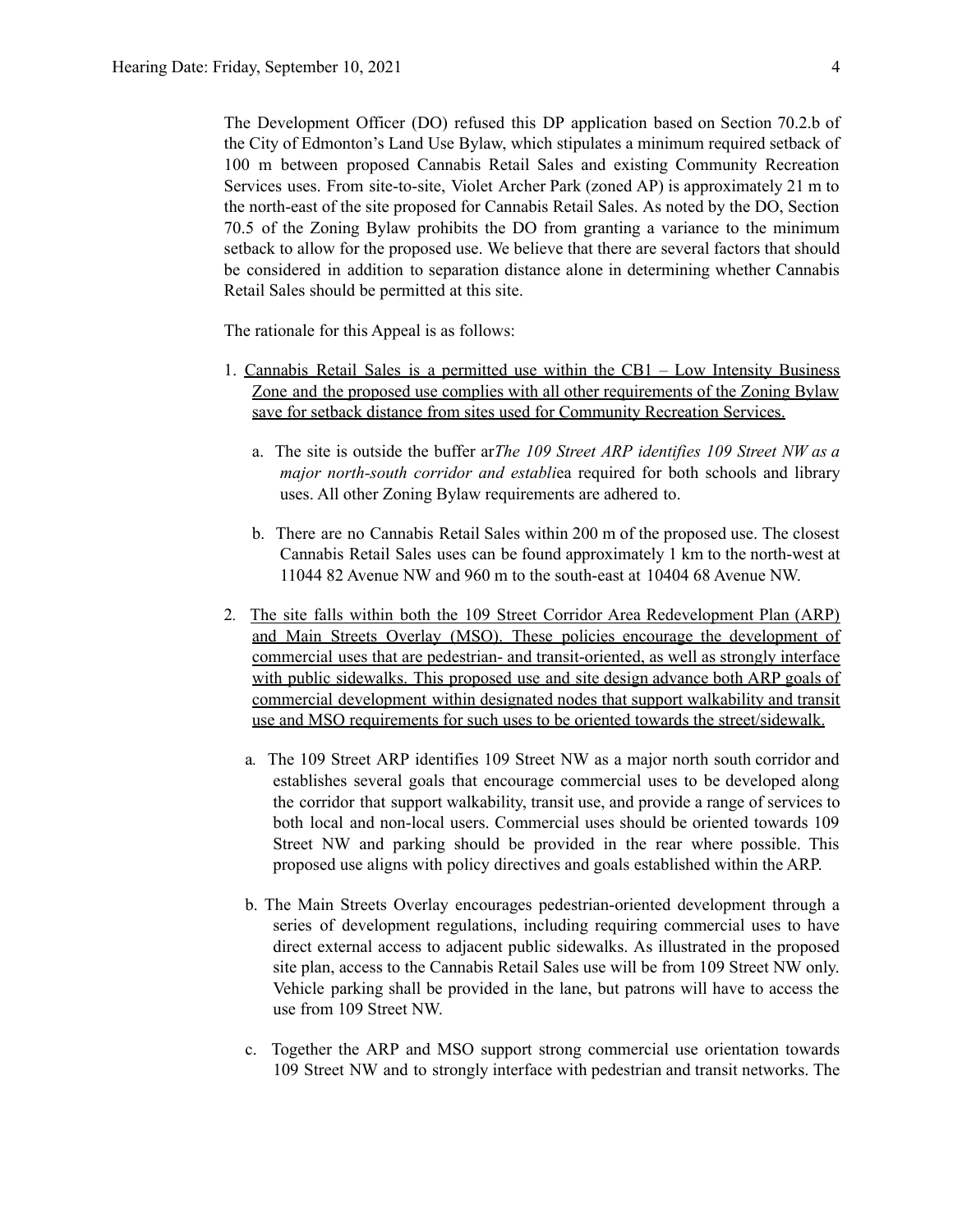proposed site design achieves these objectives by having the primary entrance located on 109 Street NW.

- d. There is also a bus stop located directly adjacent to the site (Bus Stop 2668), supporting transit users, as well as a protected bike lane on 76 Avenue NW (approximately 600 m to the north of the site). Multi-modal options *for accessing the site will support walkability, transit use, and active transportation objectives.*
- 3. Building orientation and location of active recreation areas within Violet Archer Park create a functional separation distance that exceeds the 100 m setback requirement.
	- a. As discussed, commercial uses must be oriented towards 109 Street NW and strongly interface with public sidewalks (ARP and MSO). The building for the proposed Cannabis Retail Sales use is oriented east towards 109 Street NW. Violet Archer Park (AP) is oriented towards the south onto 70 Avenue NW and north towards a lane.
	- b. The site plan for this proposed use illustrates that the only entrance is located on 109 Street NW. There is no secondary access from the lane. As such, there is no direct line-of-site between the proposed use entry and Violet Archer Park.
	- c. From entrance of the proposed use to the eastern edge of Violet Archer Park is approximately 65 m for pedestrians. However, the closest actively used recreation area/amenity within Violet Archer Park is a small play area located within the central portion of the park. This play area is located approximately 110 m away from the front entry of the proposed Cannabis Retail Sales use.
- 4. AGLC regulations and other City of Edmonton Bylaws mitigate potential risk of cannabis exposure or procurement by minors and other users of Violet Archer Park.
	- a. Regulations and rules that have been developed in relation to Cannabis Retail Sales in Alberta and the City of Edmonton are designed to limit exposure of minors to cannabis consumption and procurement, as well as to reduce potential conflict between land users.
	- b. AGLC has strict regulations that prevent minors from entering Cannabis Retail Sales uses and limit the visibility of any products from outside stores. Cannabis Retail Sales uses must also adhere to detailed premises management requirements, including requiring identification for patrons that appear to be under 25 years of age.
	- c. The City of Edmonton's Public Places Bylaw prohibits smoking of all substances in AP zoned areas, including cannabis, tobacco, and vapes. This Public Places Bylaw applies to Violet Archer Park, prohibiting consumption of cannabis, as well as to the adjacent bus stop near the entry of the proposed Cannabis Retail Sales use.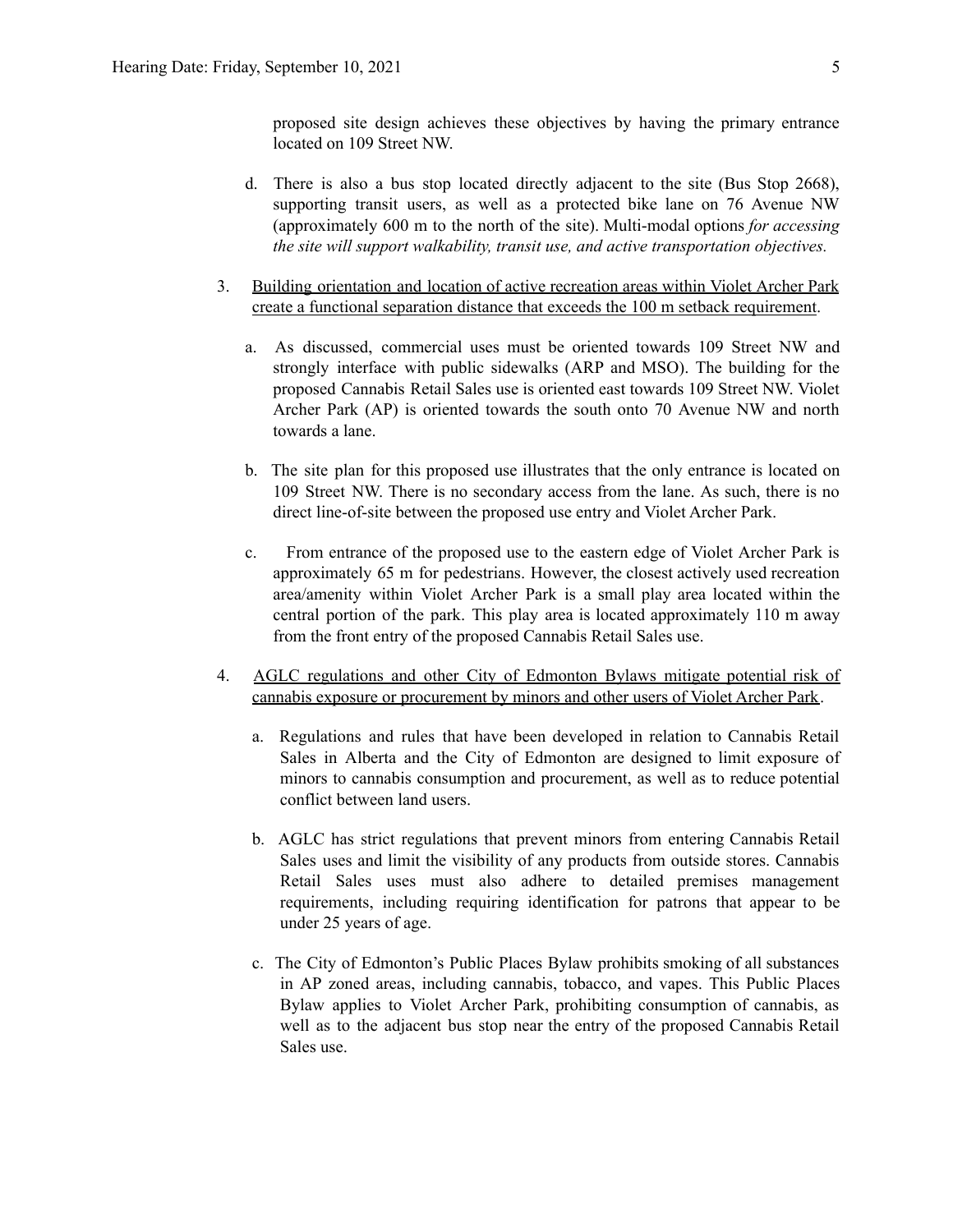- d. Section 70 of the Zoning Bylaw prescribes additional design requirements for Cannabis Retail Sales that work to promote a safe urban environment with natural surveillance that work to reduce potential safety risks.
- e. Proximity of uses does not necessarily increase risk of harm or likelihood that use, enjoyment, or value of land will be negatively affected. Furthermore, AGLC regulations and City of Edmonton bylaws further restrict how Cannabis Retail Sales outlets are designed and operated, as well as where cannabis can be consumed in public. These regulations and bylaws ensure that the proposed Cannabis Retail Sales will not interfere with or affect the use and enjoyment of Violet Archer Park such that site-to-site separation distance is just one of several factors that should be considered when determining whether this use is appropriate.
- 5. Prior to cannabis legalization, the City of Edmonton conducted robust public engagement to identify where the public would prefer to see Cannabis Retail Sales located. Stakeholders expressed support for such uses to be located on main streets with a mixture of commercial uses, along major roadways, and with good transit access.
	- a. The site for the proposed Cannabis Retail Sales use meets the preferred location standards as articulated by the public during City of Edmonton engagement work prior to the legalization of cannabis.
- 6. Finally, Cannabis Retail Sales at this location provides an amenity in the form of access to cannabis products for the local community, an employment opportunity, and supports City Plan objectives of commercial development along corridors and mass transit routes.
	- a*.* As mentioned earlier, the closest Cannabis Retail Sales locations from this proposed site are around 1 km away. This proposed use will add a new amenity to the neighbourhood in the form of access to cannabis products.
	- b. Secondly, Cannabis Retails Sales at this location will provide additional employment opportunities in the immediate vicinity.
	- c. Finally, as the City moves towards the vision for development established within the City Plan, it is important that residents can easily access a range of amenities within walking distance – including Cannabis Retail Sales. Furthermore, the proposed use supports City Plan objectives of directing commercial development towards corridors and mass transit networks, of which 109 Street NW functions as both.

Previous Subdivision and Development Appeal Board decisions concerning separation distance requirements between proposed uses and sensitive land uses such as Community Recreation Services sites indicate that separation distance alone is not the only factor that should be considered in determining whether a proposed uses are appropriate. While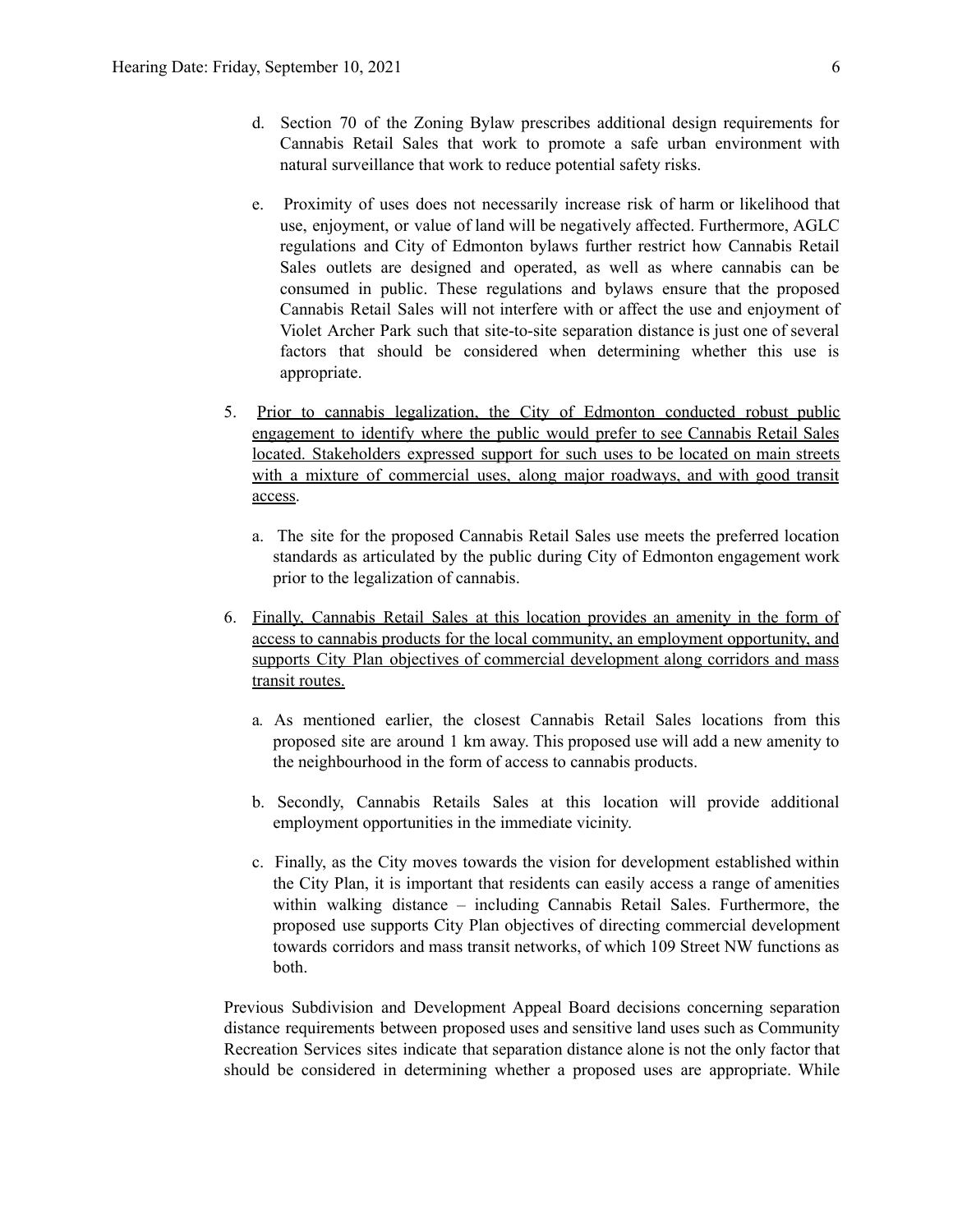SDAB is not bound by precedent, we feel that the context of this proposed use is similar to other SDAB decisions that have examined multiple site elements.

We believe that this proposed Cannabis Retail Sales use will not interfere with existing amenities in the neighbourhood nor interfere with or affect the use, enjoyment, or value of neighbouring parcels of land in the neighbourhood.

*General Matters*

# **Appeal Information:**

The *Municipal Government Act*, RSA 2000, c M-26 states the following:

# **Grounds for Appeal**

**685(1)** If a development authority

- (a) fails or refuses to issue a development permit to a person,
- (b) issues a development permit subject to conditions, or
- (c) issues an order under section 645,

the person applying for the permit or affected by the order under section 645 may appeal to the subdivision and development appeal board.

...

**(2)** In addition to an applicant under subsection (1), any person affected by an order, decision or development permit made or issued by a development authority may appeal the decision in accordance with subsection  $(2.1)$ .

#### **Appeals**

**686(1)** A development appeal to a subdivision and development appeal board is commenced by filing a notice of the appeal, containing reasons, with the board,

- (a) in the case of an appeal made by a person referred to in section 685(1)
	- (i) with respect to an application for a development permit,
		- (A) within 21 days after the date on which the written decision is given under section 642, or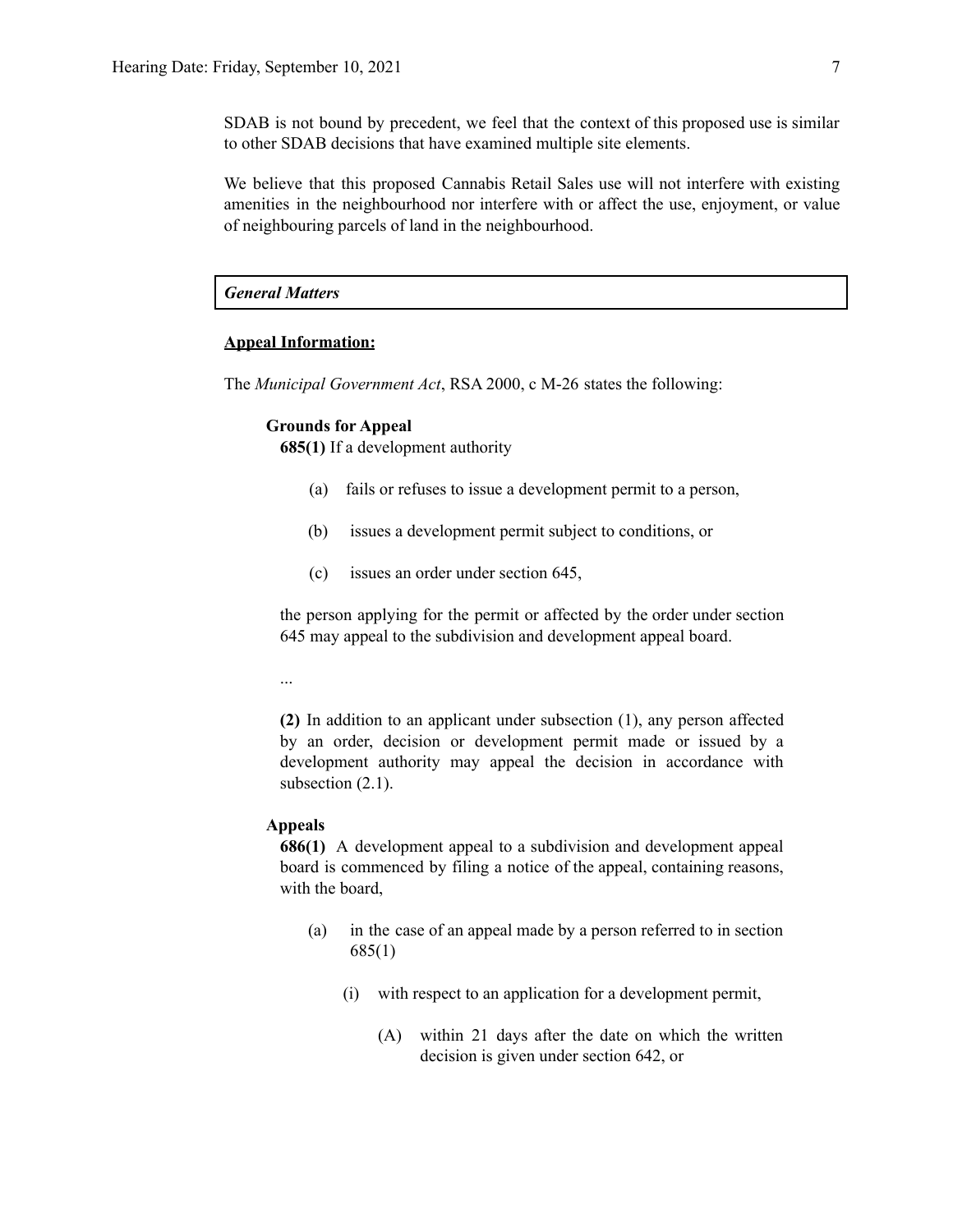- (B) if no decision is made with respect to the application within the 40-day period, or within any extension of that period under section 684, within 21 days after the date the period or extension expires,
- or
- (ii) with respect to an order under section 645, within 21 days after the date on which the order is made, or
- (b) in the case of an appeal made by a person referred to in section 685(2), within 21 days after the date on which the notice of the issuance of the permit was given in accordance with the land use bylaw.

#### **Hearing and Decision**

**687(3)** In determining an appeal, the board hearing the appeal referred to in subsection (1)

…

- (a.1) must comply with the land use policies;
- (a.2) subject to section 638, must comply with any applicable statutory plans;
- (a.3) subject to clause (a.4) and (d), must comply with any land use bylaw in effect;
- (a.4) must comply with the applicable requirements of the regulations under the *Gaming, Liquor and Cannabis Act* respecting the location of premises described in a cannabis licence and distances between those premises and other premises;
	- …
	- (c) may confirm, revoke or vary the order, decision or development permit or any condition attached to any of them or make or substitute an order, decision or permit of its own;
	- (d) may make an order or decision or issue or confirm the issue of a development permit even though the proposed development does not comply with the land use bylaw if, in its opinion,
		- (i) the proposed development would not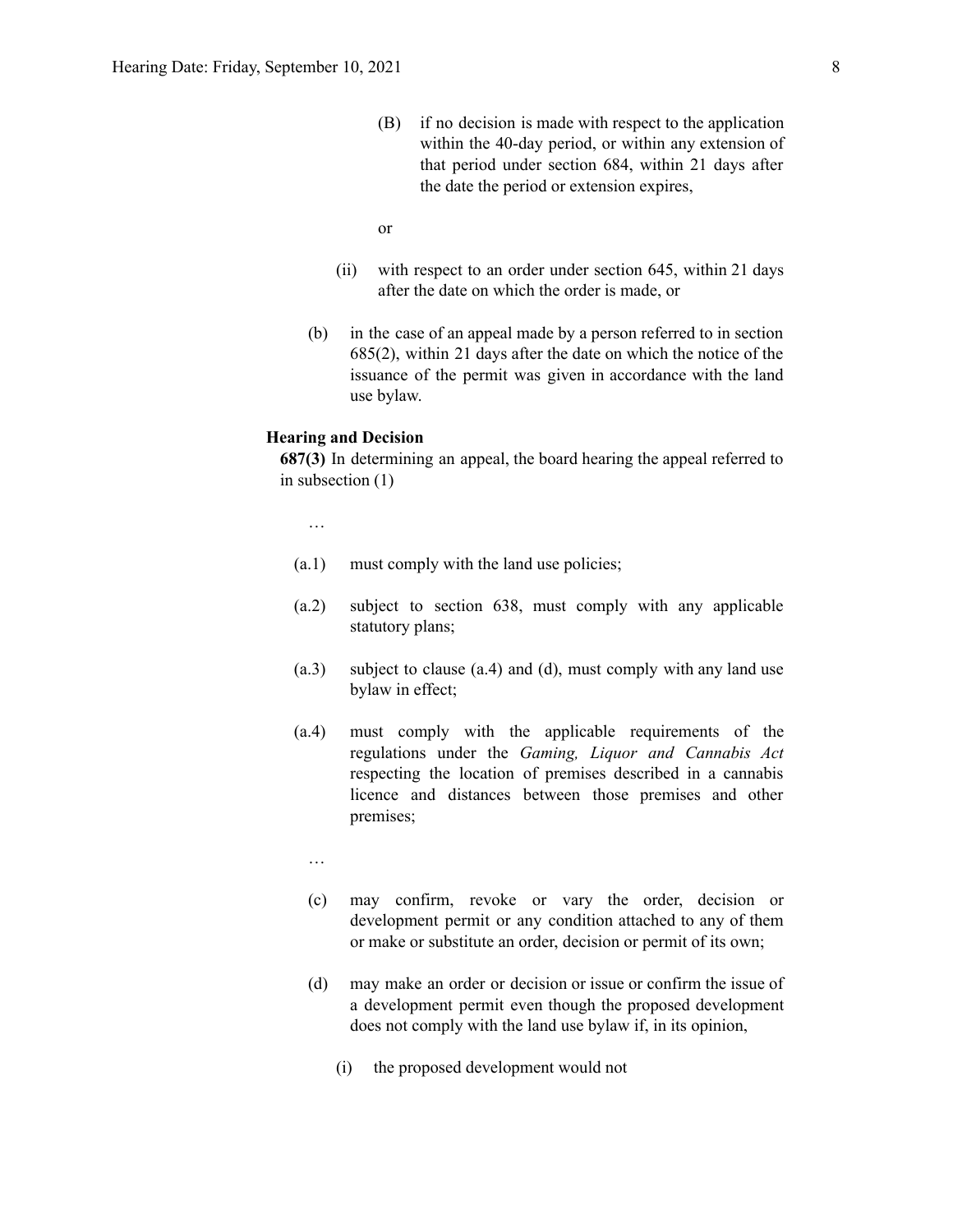- (A) unduly interfere with the amenities of the neighbourhood, or
- (B) materially interfere with or affect the use, enjoyment or value of neighbouring parcels of land,

and

(ii) the proposed development conforms with the use prescribed for that land or building in the land use bylaw.

#### **General Provisions from the** *Edmonton Zoning Bylaw:*

Under section 330.2(3), **Cannabis Retail Sales** is a **Permitted Use** in the **(CB1) Low Intensity Business Zone**.

Under section 7.4(9), **Cannabis Retail Sales** means:

development used for the retail sale of Cannabis that is authorized by provincial or federal legislation. This Use may include retail sales of Cannabis accessories. This Use does not include Cannabis Production and Distribution.

Under section 6.1, **Cannabis** means:

a cannabis plant and anything referred to in subsection (a) of this definition but does not include anything referred to in subsection (b) of this definition:

- a. Cannabis includes:
	- i. any part of a cannabis plant, including the phytocannabinoids produced by, or found in, such a plant, regardless of whether that part has been processed or not, other than a part of the plant referred to in subsection (b) of this definition.
	- ii. any substance or mixture of substances that contains or has on it any part of such a plant;
	- iii. any substance that is identical to any phytocannabinoid produced by, or found in, such a plant, regardless of how the substance was obtained.
- b. Notwithstanding subsection (a) of this definition, Cannabis does not include: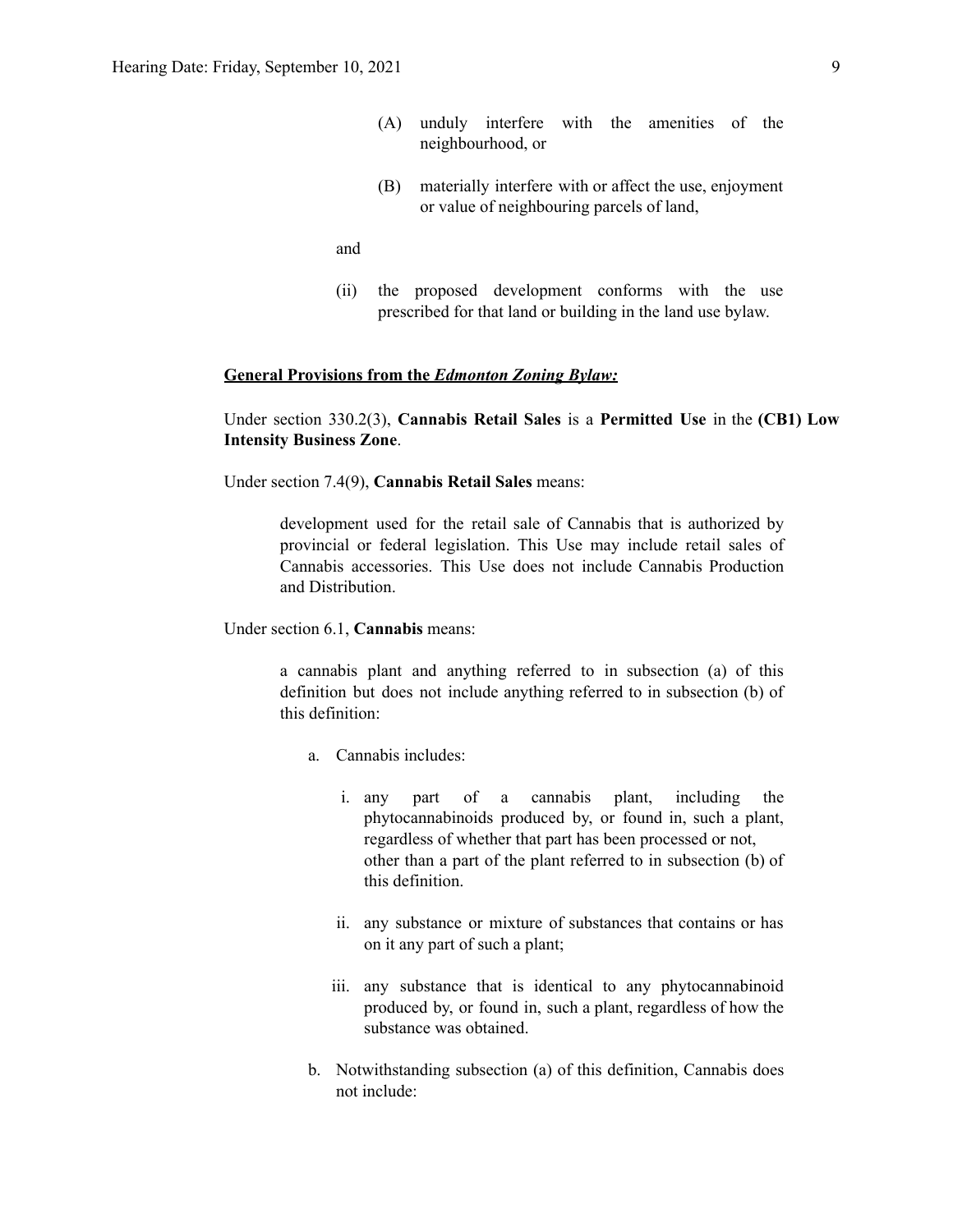- i. a non-viable seed of a cannabis plant;
- ii. a mature stalk, without any leaf, flower, seed or branch, of such plant;
- iii. fibre derived from a stalk referred in subsection (b)(ii) of this definition; and
- iv. the root or any part of the root of such a plant.

Under section 6.1, **Site** means "an area of land consisting of one or more abutting Lots."

Section 330.1 states that the **General Purpose** of the **(CB1) Low Intensity Business Zone** is:

to provide for low intensity commercial, office and service uses, and limited Residential-related Uses located along arterial roadways that border residential areas. Development shall be sensitive and in scale with existing development along the commercial street and any surrounding residential neighbourhood.

# Section 819.1 states that the **General Purpose** of the **Main Streets Overlay** is:

to encourage and strengthen the pedestrian-oriented character of Edmonton's main street commercial areas that are located in proximity to residential and transit-oriented areas, by providing visual interest, transparent storefront displays, and amenities for pedestrians.

# *Section 70 – Cannabis Retail Sales*

- 1. Any Cannabis Retail Sales shall not be located less than 200 m from any other Cannabis Retail Sales. For the purposes of this subsection only:
	- a. the 200 m separation distance shall be measured from the closest point of the Cannabis Retail Sales Use to the closest point of any other approved Cannabis Retail Sales Use;
	- b. A Development Officer shall not grant a variance to reduce the separation distance by more than 20 m in compliance with [Section](https://webdocs.edmonton.ca/InfraPlan/zoningbylaw/ZoningBylaw/Part1/Administrative/11__Authority_and_Responsibility_of_the_Development_Officer.htm) 11; and
	- c. The issuance of a Development Permit which contains a variance to separation distance as described in 70(1)(b) shall be issued as a Class B Discretionary Development.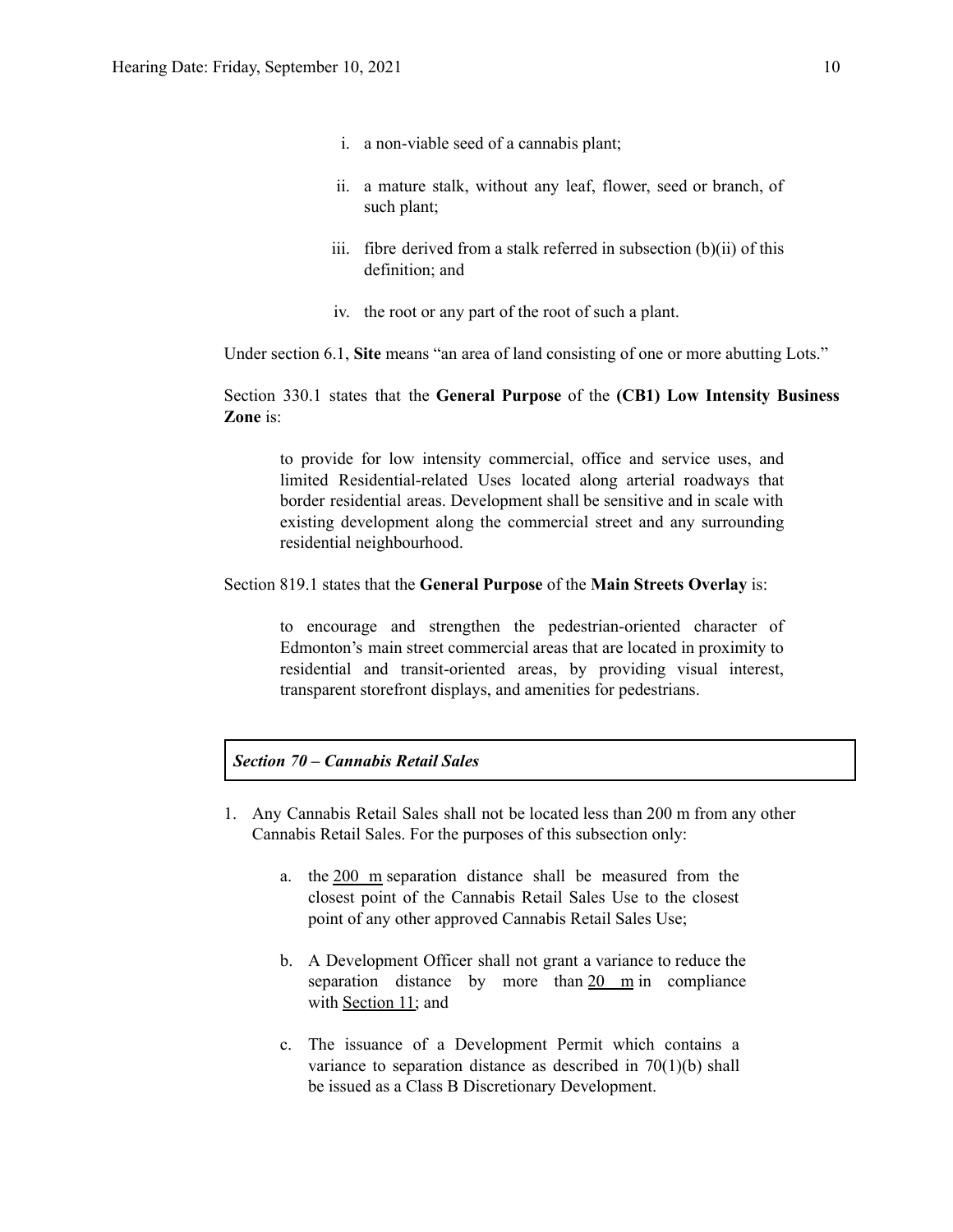- **2. Any Site containing Cannabis Retail Sales shall not be located less than:**
	- a. 200 m from any Site being used for a public library, at the time of the application for the Development Permit for the Cannabis Retail Sales; and
	- **b. 100 m from any Site being used for Community Recreation Services Use, a community recreation facility or as public lands at the time of application for the Development Permit for the Cannabis Retail Sales.**
- 3. For the purposes of subsection 2:
	- a. separation distances shall be measured from the closest point of the subject Site boundary to the closest point of another Site boundary, and shall not be measured from Zone boundaries or from the edges of structures;
	- b. the term "public library" is limited to the collection of literary, artistic, musical and similar reference materials and learning resources in the form of books, electronic files, computers, manuscripts, recordings and films for public use, and does not include private libraries, museums or art galleries.
	- c. the term "community recreation facilities" means indoor municipal facilities used primarily by members of the public to participate in recreational activities conducted at the facilities, as per the Municipal Government Act; and
	- d. the term "public lands" is limited to Sites zoned [AP,](https://webdocs.edmonton.ca/InfraPlan/zoningbylaw/ZoningBylaw/Part2/Urban/530_(AP)_Public_Parks_Zone.htm) and Sites zoned [A.](https://webdocs.edmonton.ca/InfraPlan/zoningbylaw/ZoningBylaw/Part2/Urban/540_(A)_Metropolitan_Recreation_Zone.htm)
- 4. Subsection 105(3) of the Gaming, Liquor and Cannabis *Regulation*, is expressly varied by the following:
	- a. any Site containing a Cannabis Retail Sales shall not be located less than:

*Public or private education*

i. 200 m from a Site being used for public or private education, at the time of the application for the Development Permit for the Cannabis Retail Sales;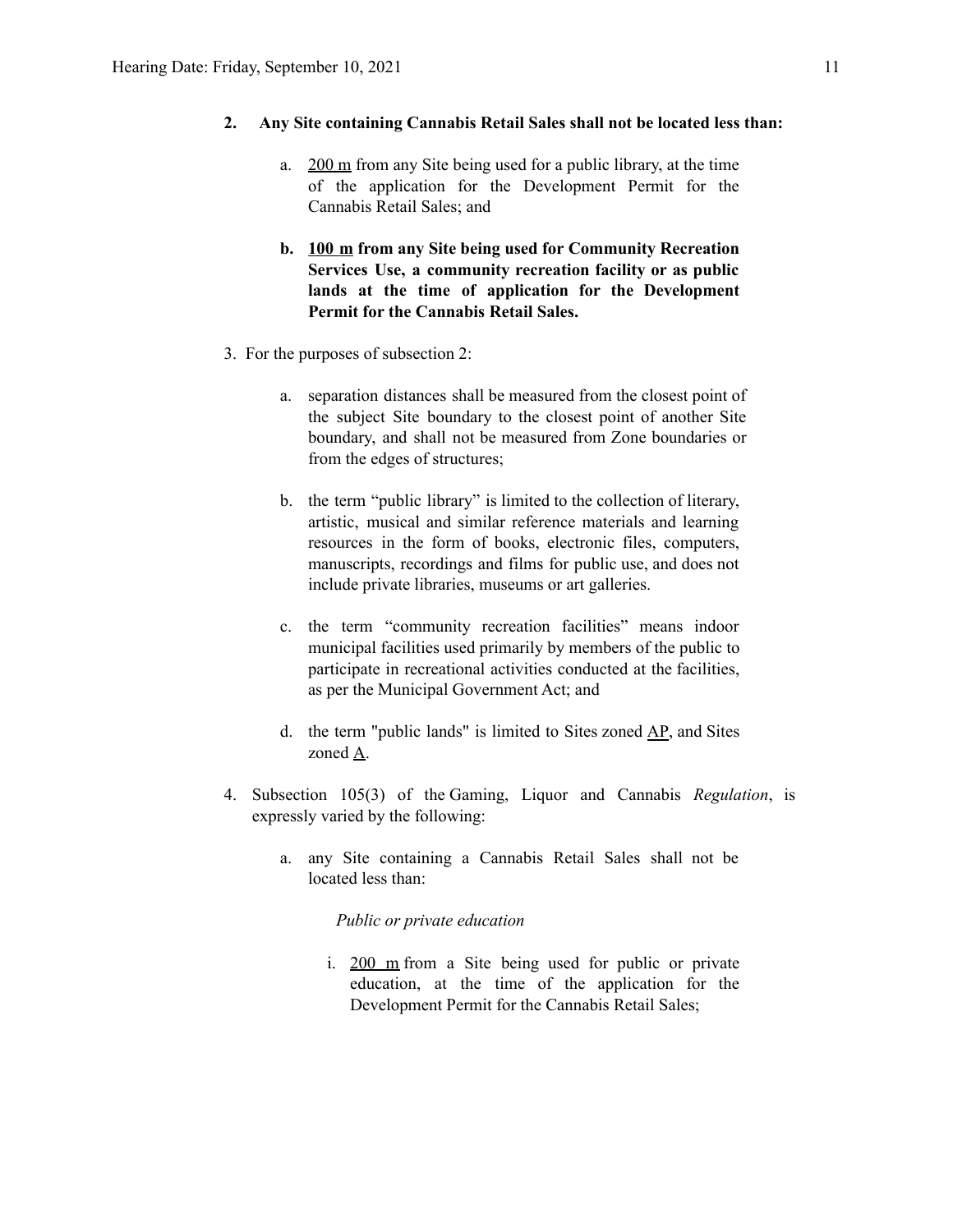#### *Provincial health care facility*

ii. 100 m from a Site being used for a provincial health care facility at the time of the application for the Development Permit for the Cannabis Retail Sales; and

# *School reserve or municipal and school reserve*

iii. 100 m from a Site designated as school reserve or municipal and school reserve at the time of the application for the Development Permit for the Cannabis Retail Sales.

# *Measurement of Separation Distances*

b. For the purposes of this subsection, separation distances shall be measured from the closest point of the subject Site boundary to the closest point of another Site boundary, and shall not be measured from Zone boundaries or from the edges of structures.

# *Sites Greater than Two Hectares*

- c. For Sites that are greater than  $2.0$  ha in size and zoned either [CSC](https://webdocs.edmonton.ca/InfraPlan/zoningbylaw/ZoningBylaw/Part2/Commercial/320_(CSC)_Shopping_Centre_Zone.htm) or [DC2,](https://webdocs.edmonton.ca/InfraPlan/zoningbylaw/ZoningBylaw/Part2/Direct/720_(DC2)_Site_Specific_Development_Control_Provision.htm) that do not contain a public library at the time of application for the Development Permit for the Cannabis Retail Sales:
	- i. Subsection 70(2), and 70(4)(a) shall not apply; and
	- ii. the distances referred to in Subsection 105(3) of the *Gaming, Liquor and Cannabis Regulation* shall be expressly varied to 0 m.
- d. For the purposes of subsection  $70(4)(a)(i)$ , the term "public or private education" means a school as defined in subsection (1)(y)(i) and (1)(y)(ii) of the *School Act (as amended from time to time).*
- 5. Notwithstanding [Section](https://webdocs.edmonton.ca/InfraPlan/zoningbylaw/ZoningBylaw/Part1/Administrative/11__Authority_and_Responsibility_of_the_Development_Officer.htm) 11 of this Bylaw, a Development Officer shall not grant a variance to subsection  $70(2)$ ,  $70(3)(a)$  or  $70(4)$ .

## **Design Requirements**

6. Cannabis Retail Sales shall include design elements that readily allow for natural surveillance to promote a safe urban environment, where applicable and to the satisfaction of the Development Officer, including the following requirements: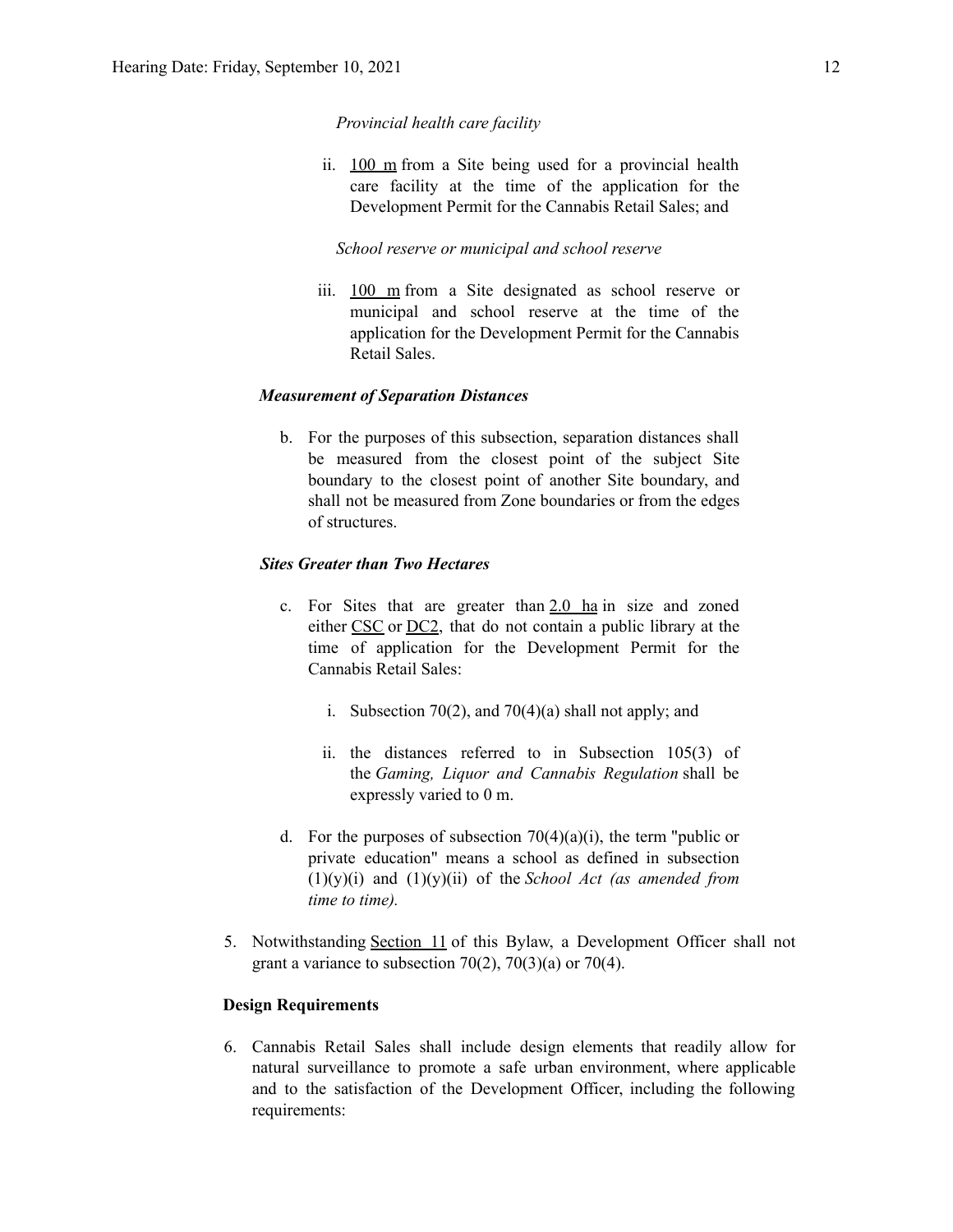- a. customer access to the store is limited to a storefront that is visible from the street other than a Lane, or a shopping centre parking lot, or mall access that allows visibility from the interior of the mall into the store;
- b. the exterior of all stores shall have ample transparency from the street;
- c. Any outdoor lighting shall be designed to ensure a well-lit environment for pedestrians and illumination of the property; and
- d. Landscaping shall be low-growing shrubs or deciduous trees with a high canopy at maturity to maintain natural surveillance.

## **Development Officer's Determination**

**1. Section 70.2.b. 100 m from any Site being used for Community Recreation Services Use, a community recreation facility or as public lands at the time of application for the Development Permit for the Cannabis Retail Sales.**

**Proposed: 21 m Required: 100 m Deficient: 79 m**

**Under Section 70.5 of the Zoning Bylaw, the Development Officer is prohibited from granting a variance to the minimum setback to allow for the proposed Cannabis Retail Store.**

[unedited]

Notice to Applicant/Appellant

Provincial legislation requires that the Subdivision and Development Appeal Board issue its official decision in writing within fifteen days of the conclusion of the hearing.

 $\mathcal{L}_\mathcal{L} = \{ \mathcal{L}_\mathcal{L} = \{ \mathcal{L}_\mathcal{L} = \{ \mathcal{L}_\mathcal{L} = \{ \mathcal{L}_\mathcal{L} = \{ \mathcal{L}_\mathcal{L} = \{ \mathcal{L}_\mathcal{L} = \{ \mathcal{L}_\mathcal{L} = \{ \mathcal{L}_\mathcal{L} = \{ \mathcal{L}_\mathcal{L} = \{ \mathcal{L}_\mathcal{L} = \{ \mathcal{L}_\mathcal{L} = \{ \mathcal{L}_\mathcal{L} = \{ \mathcal{L}_\mathcal{L} = \{ \mathcal{L}_\mathcal{$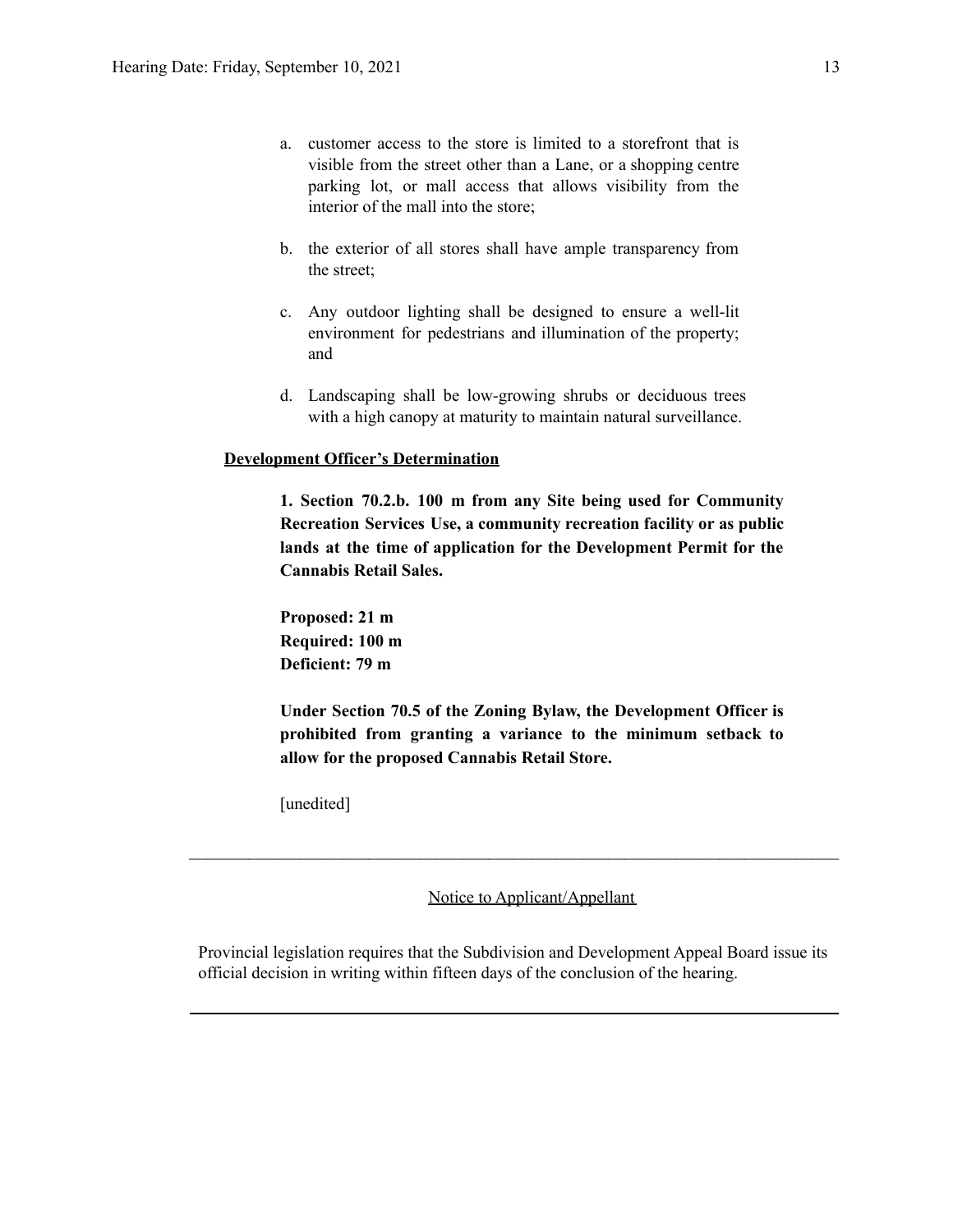| <b>Edmonton</b>                                                                                                                                                                                                                                                                                                                                                                                                                                                                                                                                                                                                                                                                                                                                                                                                                                                                                                         |                                                         | <b>Application for</b>                         |                                                                                   | Application Date:<br><b>Printed:</b><br>Page: | Project Number: 400057348-002<br>JUN 19, 2021<br>August 6, 2021 at 2:47 PM<br>$1$ of $1$ |  |  |
|-------------------------------------------------------------------------------------------------------------------------------------------------------------------------------------------------------------------------------------------------------------------------------------------------------------------------------------------------------------------------------------------------------------------------------------------------------------------------------------------------------------------------------------------------------------------------------------------------------------------------------------------------------------------------------------------------------------------------------------------------------------------------------------------------------------------------------------------------------------------------------------------------------------------------|---------------------------------------------------------|------------------------------------------------|-----------------------------------------------------------------------------------|-----------------------------------------------|------------------------------------------------------------------------------------------|--|--|
| <b>Major Development Permit</b>                                                                                                                                                                                                                                                                                                                                                                                                                                                                                                                                                                                                                                                                                                                                                                                                                                                                                         |                                                         |                                                |                                                                                   |                                               |                                                                                          |  |  |
| This document is a Development Permit Decision for the development application described below.                                                                                                                                                                                                                                                                                                                                                                                                                                                                                                                                                                                                                                                                                                                                                                                                                         |                                                         |                                                |                                                                                   |                                               |                                                                                          |  |  |
| <b>Applicant</b><br>Property Address(es) and Legal Description(s)                                                                                                                                                                                                                                                                                                                                                                                                                                                                                                                                                                                                                                                                                                                                                                                                                                                       |                                                         |                                                |                                                                                   |                                               |                                                                                          |  |  |
| 6930 - 109 STREET NW                                                                                                                                                                                                                                                                                                                                                                                                                                                                                                                                                                                                                                                                                                                                                                                                                                                                                                    |                                                         |                                                |                                                                                   |                                               |                                                                                          |  |  |
| Plan 587HW Blk 26 Lots D.E.F                                                                                                                                                                                                                                                                                                                                                                                                                                                                                                                                                                                                                                                                                                                                                                                                                                                                                            |                                                         |                                                |                                                                                   |                                               |                                                                                          |  |  |
| <b>Specific Address(es)</b>                                                                                                                                                                                                                                                                                                                                                                                                                                                                                                                                                                                                                                                                                                                                                                                                                                                                                             |                                                         |                                                |                                                                                   |                                               |                                                                                          |  |  |
|                                                                                                                                                                                                                                                                                                                                                                                                                                                                                                                                                                                                                                                                                                                                                                                                                                                                                                                         |                                                         | Suite:                                         | 6930 - 109 STREET NW                                                              |                                               |                                                                                          |  |  |
|                                                                                                                                                                                                                                                                                                                                                                                                                                                                                                                                                                                                                                                                                                                                                                                                                                                                                                                         |                                                         |                                                | Entryway: 6930 - 109 STREET NW                                                    |                                               |                                                                                          |  |  |
|                                                                                                                                                                                                                                                                                                                                                                                                                                                                                                                                                                                                                                                                                                                                                                                                                                                                                                                         |                                                         |                                                | Building: 6950 - 109 STREET NW                                                    |                                               |                                                                                          |  |  |
| <b>Scope of Application</b><br>To change the Use from a General Retail Store to Cannabis Retail Sales and construct interior alterations.<br><b>Permit Details</b>                                                                                                                                                                                                                                                                                                                                                                                                                                                                                                                                                                                                                                                                                                                                                      |                                                         |                                                |                                                                                   |                                               |                                                                                          |  |  |
|                                                                                                                                                                                                                                                                                                                                                                                                                                                                                                                                                                                                                                                                                                                                                                                                                                                                                                                         |                                                         |                                                |                                                                                   |                                               |                                                                                          |  |  |
| <b>Class of Permit:</b>                                                                                                                                                                                                                                                                                                                                                                                                                                                                                                                                                                                                                                                                                                                                                                                                                                                                                                 |                                                         |                                                | <b>Contact Person:</b>                                                            |                                               |                                                                                          |  |  |
| Gross Floor Area (sq.m.):                                                                                                                                                                                                                                                                                                                                                                                                                                                                                                                                                                                                                                                                                                                                                                                                                                                                                               |                                                         |                                                | Lot Grading Needed?: N                                                            |                                               |                                                                                          |  |  |
| New Sewer Service Required:<br>Site Area (1q. m.): 1090.31                                                                                                                                                                                                                                                                                                                                                                                                                                                                                                                                                                                                                                                                                                                                                                                                                                                              |                                                         |                                                | NumberOfMainFloorDwellings:<br>Stat. Plan Overlay/Annex Area: Main Street Overlay |                                               |                                                                                          |  |  |
| <b>Development Application Decision</b><br>Refused<br>Issue Date: Aug 06, 2021 Development Authority: CHOW, STEPHEN<br><b>Reason for Refusal</b><br>1. Section 70.2.b. 100 m from any Site being used for Community Recreation Services Use, a community recreation facility or as<br>public lands at the time of application for the Development Permit for the Cannabis Retail Sales.<br>Proposed: 21 m<br>Required: 100 m<br>Deficient: 79 m<br>Under Section 70.5 of the Zoning Bylaw, the Development Officer is prohibited from granting a variance to the minimum setback<br>to allow for the proposed Cannabis Retail Store.<br><b>Rights of Appeal</b><br>The Applicant has the right of appeal to the Subdivision and Development Appeal Board (SDAB) within 21 days after the date on<br>which the decision is made as outlined in Chapter M-26.<br>Section 683 through 689 of the Municipal Government Act. |                                                         |                                                |                                                                                   |                                               |                                                                                          |  |  |
| Fees<br>Major Dev. Application Fee<br><b>Total GST Amount:</b><br>Totals for Permit:                                                                                                                                                                                                                                                                                                                                                                                                                                                                                                                                                                                                                                                                                                                                                                                                                                    | <b>Fee Amount</b><br>\$5,600.00<br>\$0.00<br>\$5,600.00 | <b>Amount Paid</b><br>\$5,600.00<br>\$5,600.00 | Receipt#<br>07123674                                                              | <b>Date Paid</b><br>Jul 06, 2021              |                                                                                          |  |  |
| <b>THIS IS NOT A PERMIT</b>                                                                                                                                                                                                                                                                                                                                                                                                                                                                                                                                                                                                                                                                                                                                                                                                                                                                                             |                                                         |                                                |                                                                                   |                                               |                                                                                          |  |  |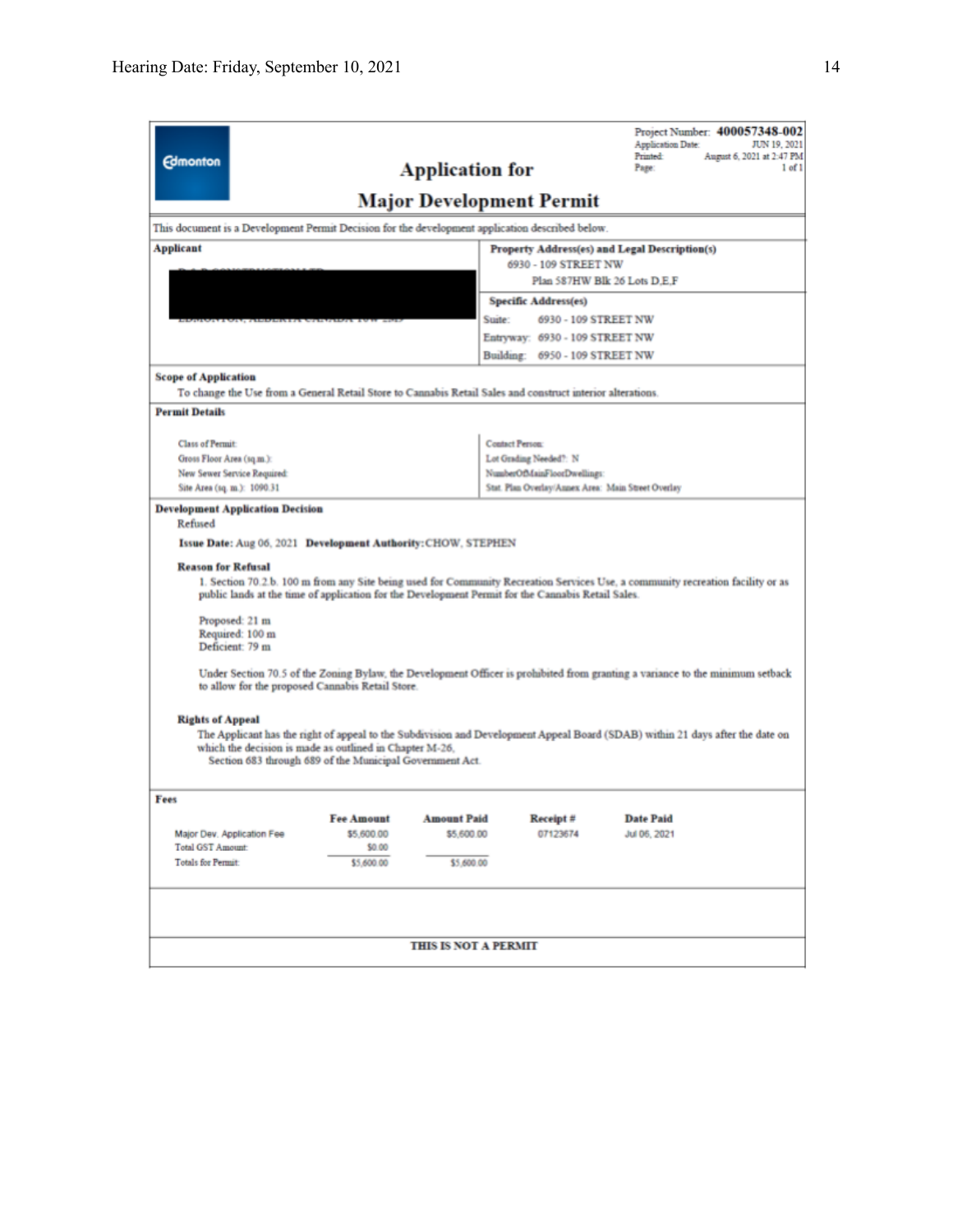

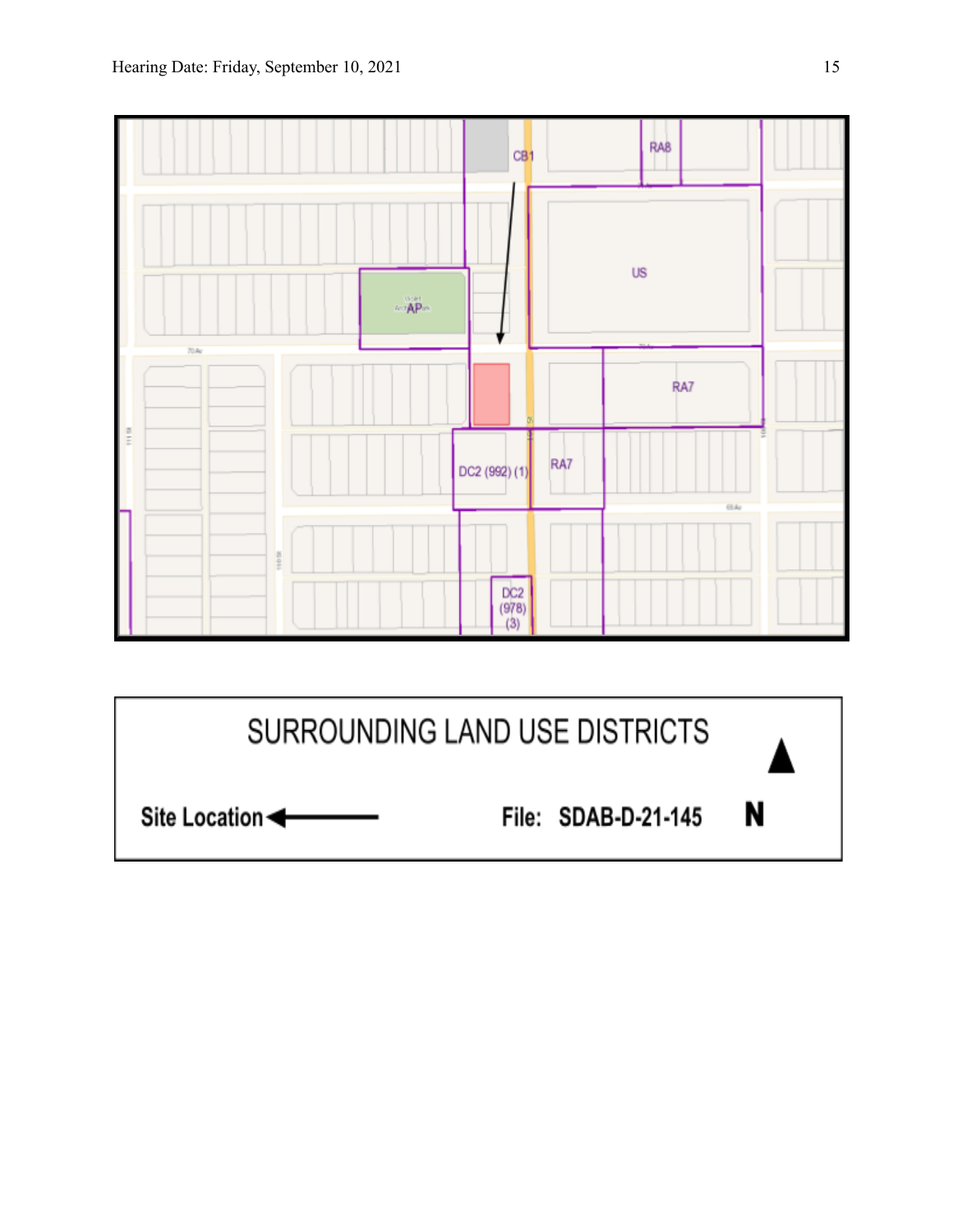### ITEM II: 10:30 A.M. FILE: SDAB-D-21-146

### AN APPEAL FROM THE DECISION OF THE DEVELOPMENT OFFICER

APPELLANT:

| <b>APPLICATION NO.:</b> | 398733545-002                                                                                                                                                                                                                                                                                         |
|-------------------------|-------------------------------------------------------------------------------------------------------------------------------------------------------------------------------------------------------------------------------------------------------------------------------------------------------|
| <b>APPLICATION TO:</b>  | Construct an addition, exterior and interior alterations<br>(converting Single Detached Houses to 2 storeys for units)<br>6-11 and separating the Semi-detached Houses to 2 storey<br>Single Detached Houses for units 4-5 and 18-19) in a<br>Multi-unit Project Development site, and to enhance the |
|                         |                                                                                                                                                                                                                                                                                                       |

landscaping

DECISION OF THE DEVELOPMENT AUTHORITY: Approved with Conditions DECISION DATE: July 23, 2021

DATE OF APPEAL: August 13, 2021

NOTIFICATION PERIOD: July 29, 2021 through August 19, 2021

RESPONDENT:

| MUNICIPAL DESCRIPTION<br>OF SUBJECT PROPERTY: | 8050C - Orchards Green SW                                                               |
|-----------------------------------------------|-----------------------------------------------------------------------------------------|
| LEGAL DESCRIPTION:                            | Condo Common Area (Plan 1920537)                                                        |
| ZONE:                                         | (RF5) Row Housing Zone                                                                  |
| <b>OVERLAY:</b>                               | N/A                                                                                     |
| STATUTORY PLAN(S):                            | Ellerslie Area Structure Plan<br>The Orchards at Ellerslie Neighbourhood Structure Plan |

*Grounds for Appeal*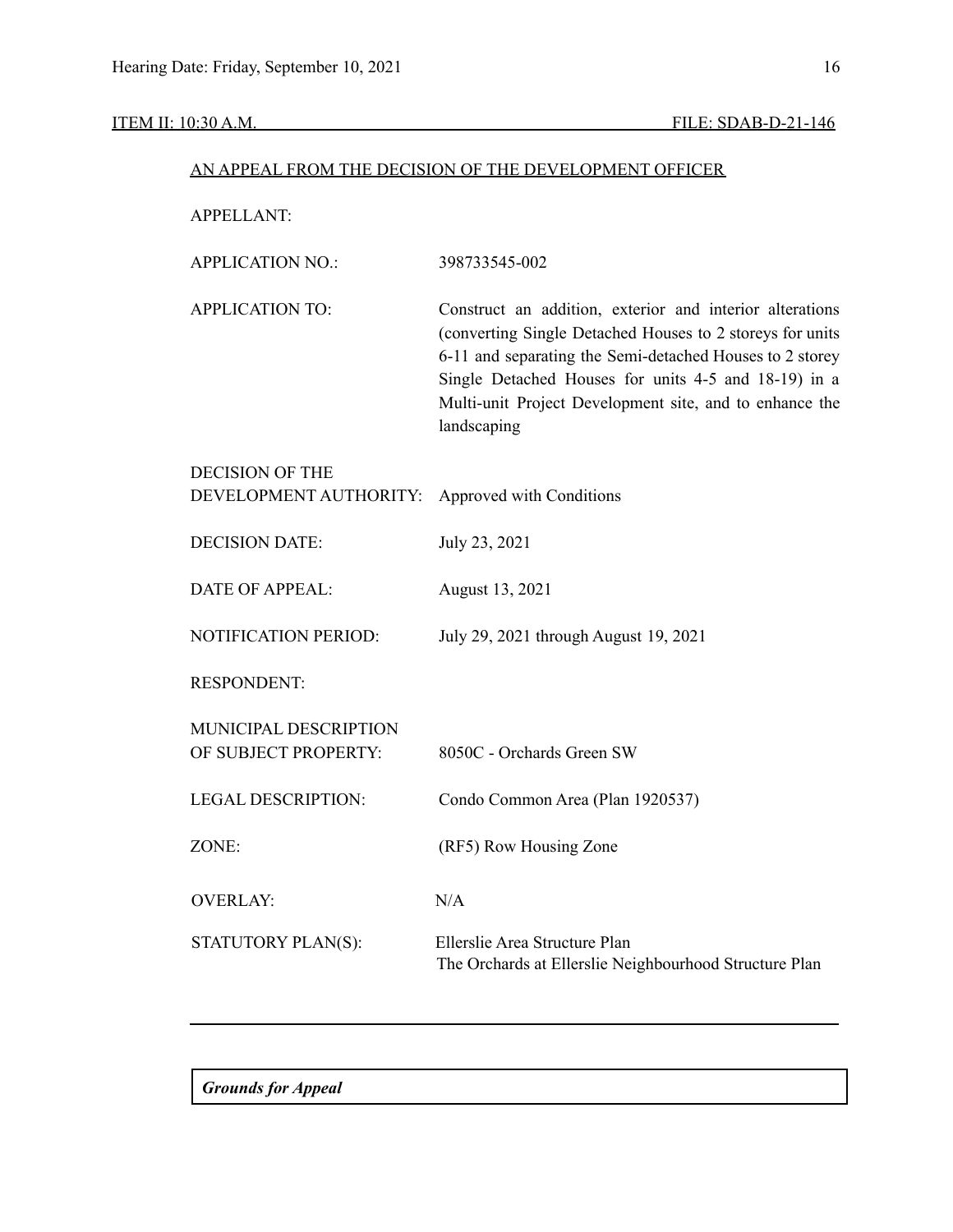The Appellant provided the following reasons for appealing the decision of the Development Authority:

> We took possession of our home in June, 2019. Rohit Developments was marketing 8050 Orchards Green as 20 walkout bungalow units, half semi-detached and half detached. My wife and I are in our 70's and we thought we were moving to a more senior friendly bungalow community primarily for older residents similar to other projects developed by Rohit.

> In 2021, we were given notice of Rohit's plans to re-develop the project and build 10 two-storey units. We advised Rohit that we opposed to this plan. It will change the nature of this project and mean more people, more traffic and more disruption. The new plan is not appropriate for a condominium project with limited yard space, no fences and almost no guest parking. We also believe that it will negatively affect our ability to sell our unit in the future.

> All of the seven Residents that currently reside in this project are opposed to the redevelopment. Rohit met with the Residents on Friday, Aug 13 and we expressed our concerns. Rohit re- confirmed that that they will still be proceeding with the two-storey units.

> Please note that although this is a very low density project, much lower than most of the single family areas nearby, I have been required to pay \$72 rather than the usual \$37 for low density residential project. I was told that there is no way to appeal the fee.

#### *General Matters*

# **Appeal Information:**

The *Municipal Government Act*, RSA 2000, c M-26 states the following:

## **Grounds for Appeal**

**685(1)** If a development authority

- (a) fails or refuses to issue a development permit to a person,
- (b) issues a development permit subject to conditions, or
- (c) issues an order under section 645,

the person applying for the permit or affected by the order under section 645 may appeal to the subdivision and development appeal board.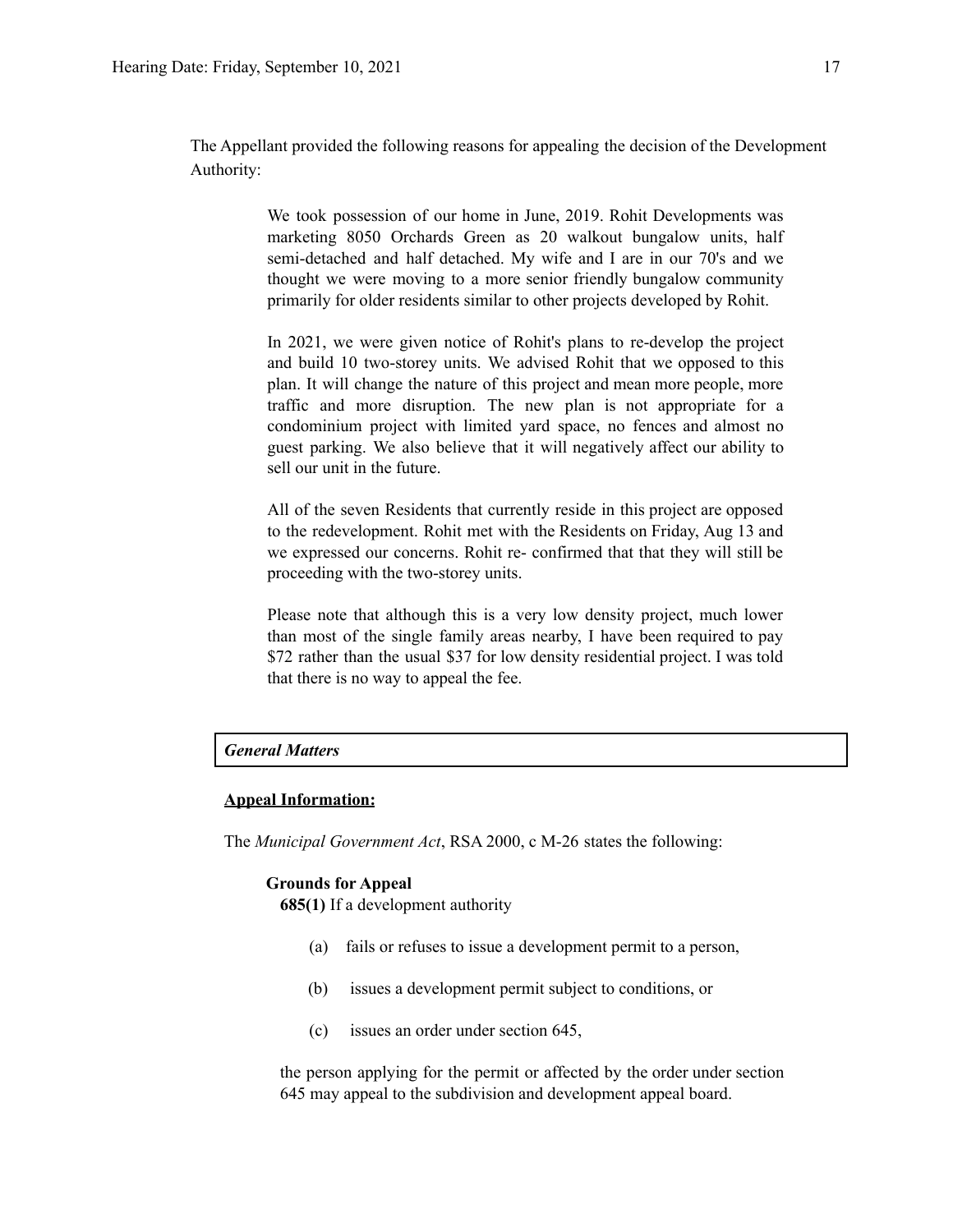...

**(2)** In addition to an applicant under subsection (1), any person affected by an order, decision or development permit made or issued by a development authority may appeal the decision in accordance with subsection  $(2.1)$ .

# **Appeals**

**686(1)** A development appeal to a subdivision and development appeal board is commenced by filing a notice of the appeal, containing reasons, with the board,

- (a) in the case of an appeal made by a person referred to in section 685(1)
	- (i) with respect to an application for a development permit,
		- (A) within 21 days after the date on which the written decision is given under section 642, or
		- (B) if no decision is made with respect to the application within the 40-day period, or within any extension of that period under section 684, within 21 days after the date the period or extension expires,
		- or
	- (ii) with respect to an order under section 645, within 21 days after the date on which the order is made, or
- (b) in the case of an appeal made by a person referred to in section 685(2), within 21 days after the date on which the notice of the issuance of the permit was given in accordance with the land use bylaw.

#### **Hearing and Decision**

**687(3)** In determining an appeal, the board hearing the appeal referred to in subsection (1)

…

- (a.1) must comply with the land use policies;
- (a.2) subject to section 638, must comply with any applicable statutory plans;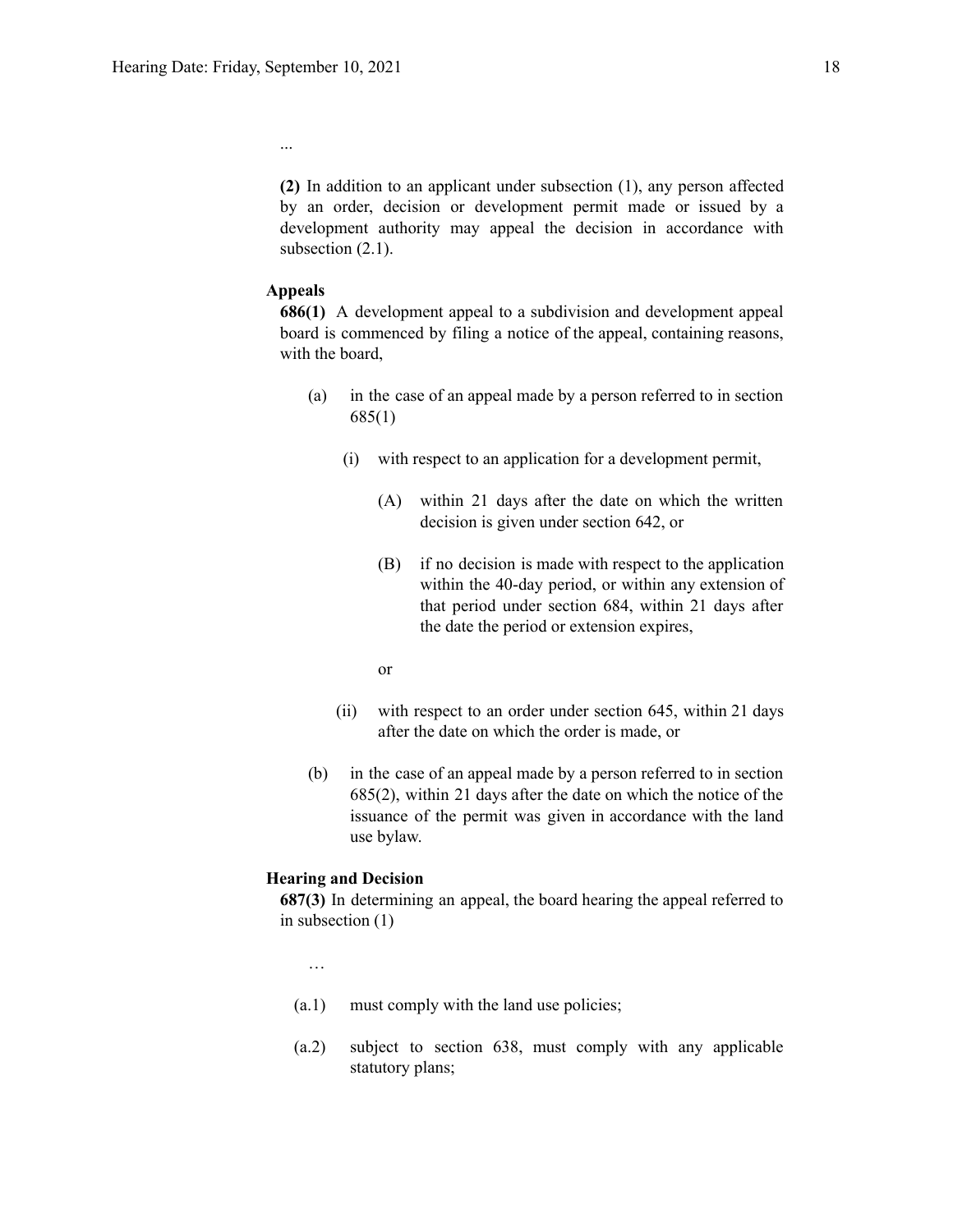- (a.3) subject to clause (a.4) and (d), must comply with any land use bylaw in effect;
- (a.4) must comply with the applicable requirements of the regulations under the *Gaming, Liquor and Cannabis Act* respecting the location of premises described in a cannabis licence and distances between those premises and other premises;
	- …
	- (c) may confirm, revoke or vary the order, decision or development permit or any condition attached to any of them or make or substitute an order, decision or permit of its own;
	- (d) may make an order or decision or issue or confirm the issue of a development permit even though the proposed development does not comply with the land use bylaw if, in its opinion,
		- (i) the proposed development would not
			- (A) unduly interfere with the amenities of the neighbourhood, or
			- (B) materially interfere with or affect the use, enjoyment or value of neighbouring parcels of land,
		- and
		- (ii) the proposed development conforms with the use prescribed for that land or building in the land use bylaw.

# **General Provisions from the** *Edmonton Zoning Bylaw:*

Under section 160.2(3), a **Multi-unit Housing** is a **Permitted Use** in the **(RF5) Row Housing Zone.**

Under section 160.3(9), **Single Detached Housing** is a **Discretionary Use** in the **(RF5) Row Housing Zon**e.

Under section 7.2(4), **Multi-unit Housing** means development:

that consists of: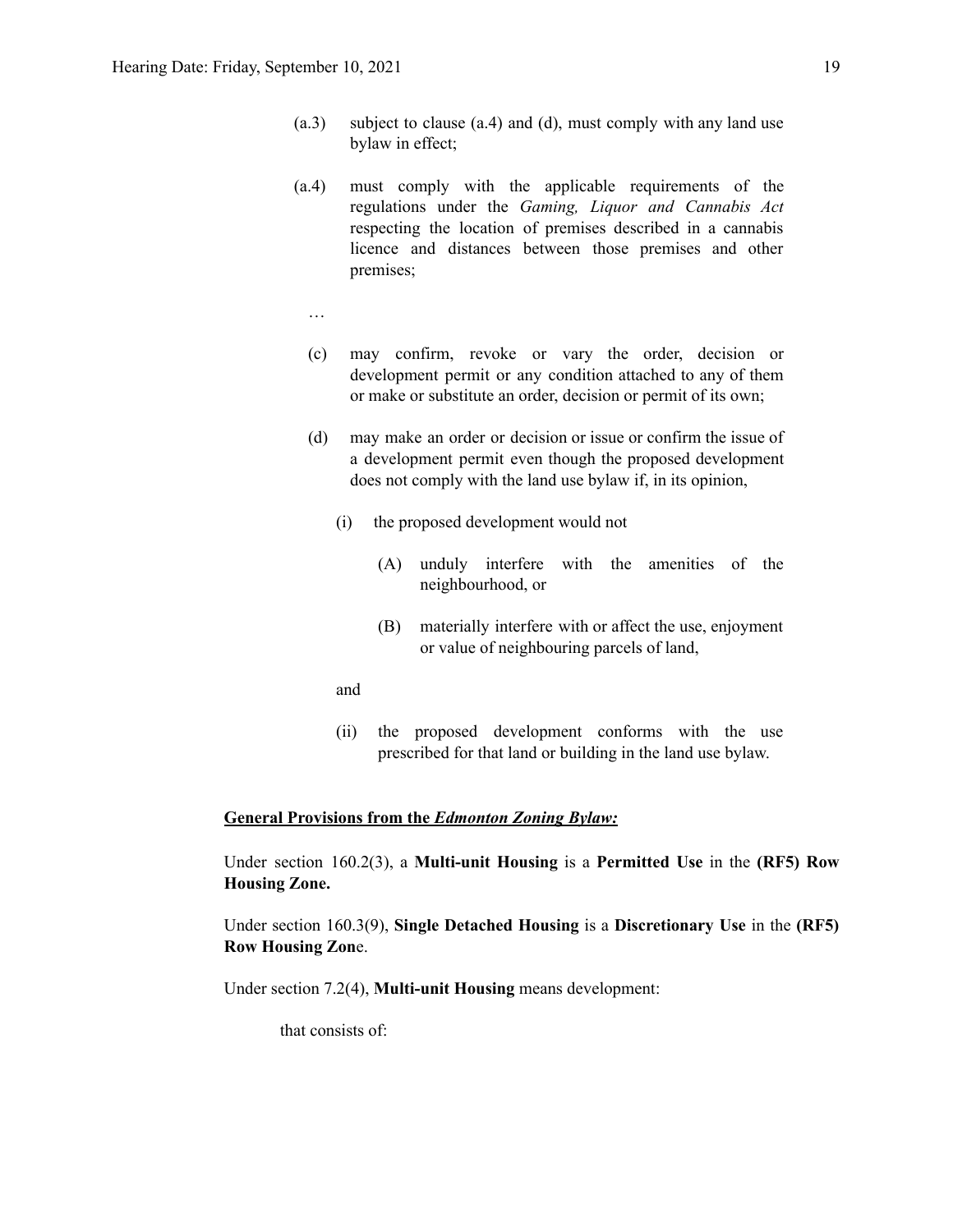a. three or more principal Dwellings arranged in any configuration and in any number of buildings;

or

b. any number of Dwellings developed in conjunction with a Commercial Use where allowed in the Zone.

Under section 7.2(8), **Single Detached Housing** means "development consisting of a building containing one principal Dwelling which is separate from any other principal Dwelling or building. This Use includes Mobile Homes which conform to [Section](https://webdocs.edmonton.ca/zoningbylaw/ZoningBylaw/Part1/Special_Land/78__Mobile_Homes.htm) 78 of this Bylaw."

Section 160.1 states that the **General Purpose** of the **(RF5) Row Housing Zone** is "to provide for ground oriented housing."

# **Development Officer's Determination**

**You are receiving this notice because a Discretionary Use Development Permit has been issued, pursuant to Section 12.4 and 20.3 of the Edmonton Zoning Bylaw.**

Notice to Applicant/Appellant

 $\mathcal{L}_\text{max} = \frac{1}{2} \sum_{i=1}^n \mathcal{L}_\text{max} = \frac{1}{2} \sum_{i=1}^n \mathcal{L}_\text{max} = \frac{1}{2} \sum_{i=1}^n \mathcal{L}_\text{max} = \frac{1}{2} \sum_{i=1}^n \mathcal{L}_\text{max} = \frac{1}{2} \sum_{i=1}^n \mathcal{L}_\text{max} = \frac{1}{2} \sum_{i=1}^n \mathcal{L}_\text{max} = \frac{1}{2} \sum_{i=1}^n \mathcal{L}_\text{max} = \frac{1}{2} \sum_{i=$ 

Provincial legislation requires that the Subdivision and Development Appeal Board issue its official decision in writing within fifteen days of the conclusion of the hearing.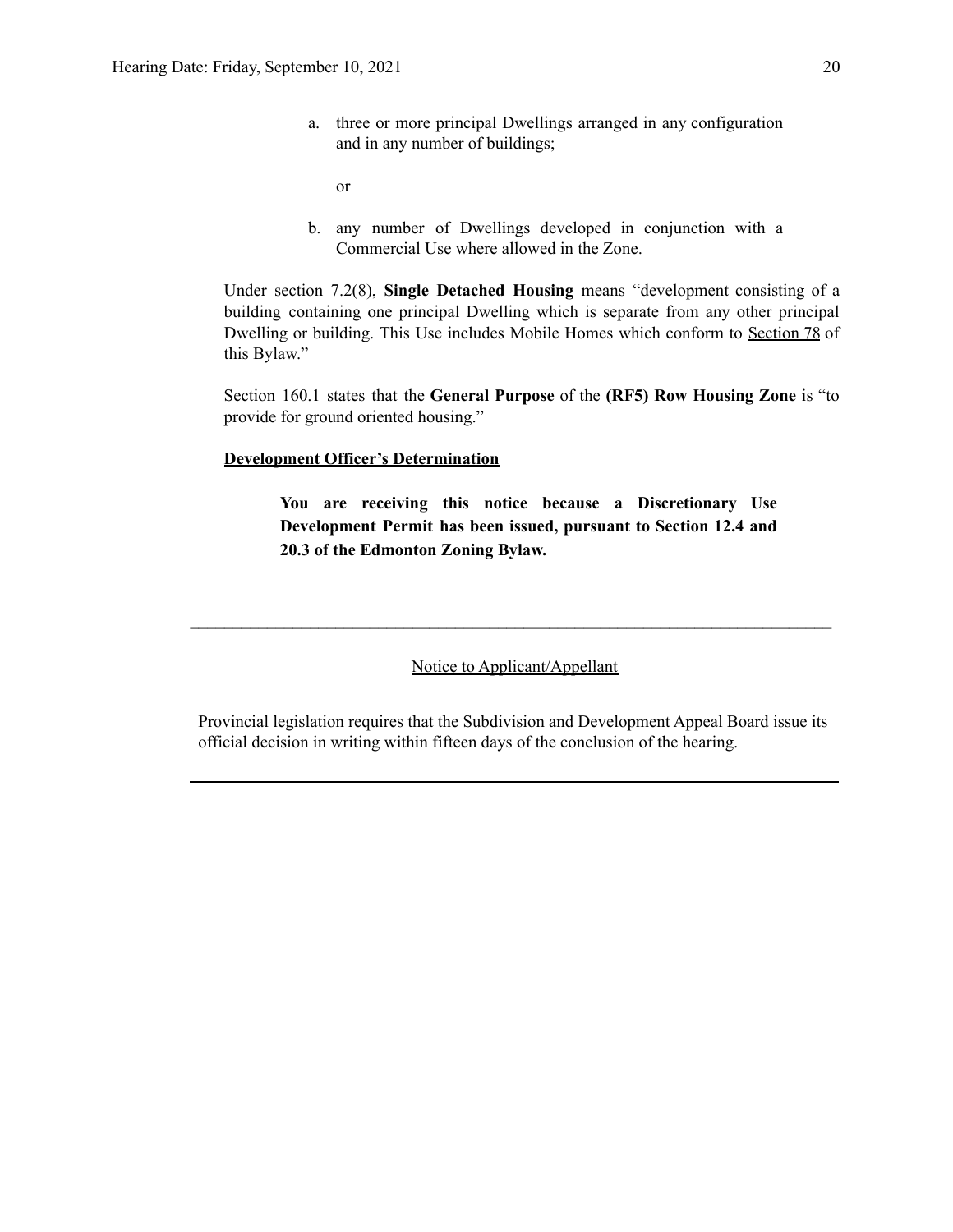| <b>Edmonton</b>                                                                                                                                                                                                                                                                                                                          | Project Number: 398733545-002<br>Application Date:<br>JUN 07, 2021<br>Printed:<br>July 23, 2021 at 2:24 PM<br>1 <sub>of</sub> 3<br>Page: |
|------------------------------------------------------------------------------------------------------------------------------------------------------------------------------------------------------------------------------------------------------------------------------------------------------------------------------------------|------------------------------------------------------------------------------------------------------------------------------------------|
|                                                                                                                                                                                                                                                                                                                                          | <b>Major Development Permit</b>                                                                                                          |
| This document is a record of a Development Permit application, and a record of the decision for the undertaking described below, subject to<br>the limitations and conditions of this permit, of the Edmonton Zoning Bylaw 12800 as amended.                                                                                             |                                                                                                                                          |
| Applicant                                                                                                                                                                                                                                                                                                                                | Property Address(es) and Legal Description(s)<br>8050C - ORCHARDS GREEN SW<br>Condo Common Area (Plan 1920537)                           |
|                                                                                                                                                                                                                                                                                                                                          | <b>Specific Address(es)</b>                                                                                                              |
|                                                                                                                                                                                                                                                                                                                                          | Entryway: 10, 8050 - ORCHARDS GREEN SW                                                                                                   |
|                                                                                                                                                                                                                                                                                                                                          | Entryway: 11, 8050 - ORCHARDS GREEN SW                                                                                                   |
|                                                                                                                                                                                                                                                                                                                                          | Entryway: 18, 8050 - ORCHARDS GREEN SW                                                                                                   |
|                                                                                                                                                                                                                                                                                                                                          | Entryway: 19, 8050 - ORCHARDS GREEN SW                                                                                                   |
|                                                                                                                                                                                                                                                                                                                                          | Entryway: 4, 8050 - ORCHARDS GREEN SW                                                                                                    |
|                                                                                                                                                                                                                                                                                                                                          | Entryway: 5, 8050 - ORCHARDS GREEN SW                                                                                                    |
|                                                                                                                                                                                                                                                                                                                                          | Entryway: 6, 8050 - ORCHARDS GREEN SW                                                                                                    |
|                                                                                                                                                                                                                                                                                                                                          | Entryway: 7, 8050 - ORCHARDS GREEN SW                                                                                                    |
|                                                                                                                                                                                                                                                                                                                                          | Entryway: 8, 8050 - ORCHARDS GREEN SW                                                                                                    |
|                                                                                                                                                                                                                                                                                                                                          | Entryway: 9, 8050 - ORCHARDS GREEN SW                                                                                                    |
|                                                                                                                                                                                                                                                                                                                                          | Building: 10, 8050 - ORCHARDS GREEN SW                                                                                                   |
|                                                                                                                                                                                                                                                                                                                                          | Building: 11, 8050 - ORCHARDS GREEN SW                                                                                                   |
|                                                                                                                                                                                                                                                                                                                                          | Building: 18, 8050 - ORCHARDS GREEN SW                                                                                                   |
|                                                                                                                                                                                                                                                                                                                                          | Building: 4, 8050 - ORCHARDS GREEN SW                                                                                                    |
|                                                                                                                                                                                                                                                                                                                                          | Building: 6, 8050 - ORCHARDS GREEN SW                                                                                                    |
|                                                                                                                                                                                                                                                                                                                                          | Building: 7, 8050 - ORCHARDS GREEN SW                                                                                                    |
|                                                                                                                                                                                                                                                                                                                                          | Building: 8, 8050 - ORCHARDS GREEN SW                                                                                                    |
|                                                                                                                                                                                                                                                                                                                                          | Building: 9, 8050 - ORCHARDS GREEN SW                                                                                                    |
| <b>Scope of Permit</b><br>To construct an addition, exterior and interior alterations (converting Single Detached Houses to 2 storeys for units 6-11 and<br>separating the Semi-detached Houses to 2 storey Single Detached Houses for units 4-5 and 18-19) in a Multi-unit Project<br>Development site, and to enhance the landscaping. |                                                                                                                                          |
| <b>Permit Details</b>                                                                                                                                                                                                                                                                                                                    |                                                                                                                                          |
| Class of Permit: Class B                                                                                                                                                                                                                                                                                                                 | <b>Contact Person:</b>                                                                                                                   |
| Gross Floor Area (sq.m.):                                                                                                                                                                                                                                                                                                                | Lot Grading Needed?: N                                                                                                                   |
| New Sewer Service Required:                                                                                                                                                                                                                                                                                                              | NumberOfMainFloorDwellings:                                                                                                              |
| Site Area (sq. m.):                                                                                                                                                                                                                                                                                                                      | Stat. Plan Overlay/Annex Area: (none)                                                                                                    |
| <b>Development Permit Decision</b><br>Approved                                                                                                                                                                                                                                                                                           |                                                                                                                                          |
| Issue Date: Jul 23, 2021  Development Authority: ANGELES, JOSELITO                                                                                                                                                                                                                                                                       |                                                                                                                                          |
|                                                                                                                                                                                                                                                                                                                                          |                                                                                                                                          |
|                                                                                                                                                                                                                                                                                                                                          |                                                                                                                                          |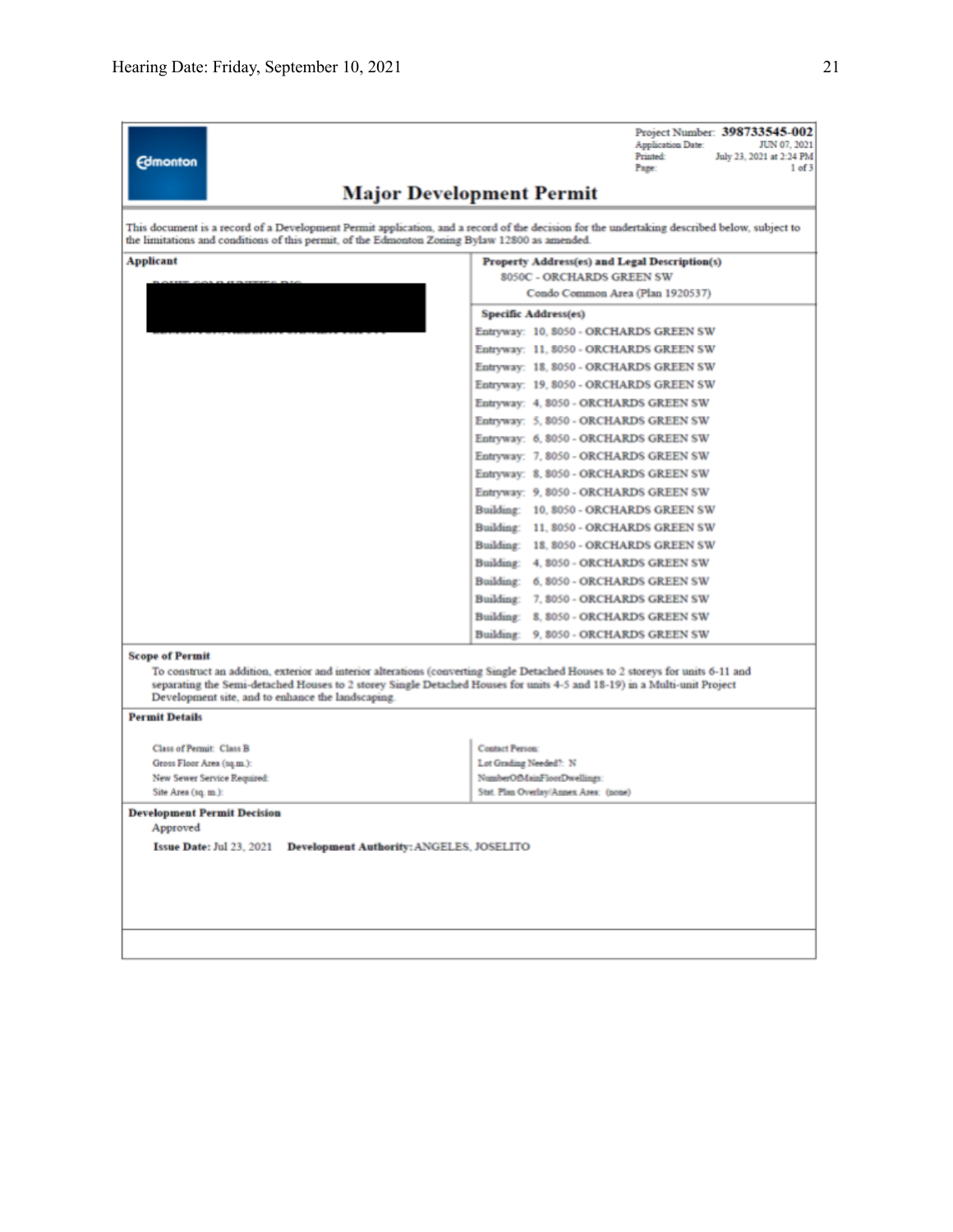| <b>Edmonton</b>                                                                    |                                                                                                                                                                                                                                                                                                                                                                                                                                                                                                  |                                |                                 | Project Number: 398733545-002<br><b>Application Date:</b><br>JUN 07, 2021<br>Printed:<br>July 23, 2021 at 2:24 PM<br>$2$ of $3$<br>Page:                                                                                                                                                                                                                                   |  |  |  |  |
|------------------------------------------------------------------------------------|--------------------------------------------------------------------------------------------------------------------------------------------------------------------------------------------------------------------------------------------------------------------------------------------------------------------------------------------------------------------------------------------------------------------------------------------------------------------------------------------------|--------------------------------|---------------------------------|----------------------------------------------------------------------------------------------------------------------------------------------------------------------------------------------------------------------------------------------------------------------------------------------------------------------------------------------------------------------------|--|--|--|--|
|                                                                                    |                                                                                                                                                                                                                                                                                                                                                                                                                                                                                                  |                                | <b>Major Development Permit</b> |                                                                                                                                                                                                                                                                                                                                                                            |  |  |  |  |
| <b>Subject to the Following Conditions</b>                                         |                                                                                                                                                                                                                                                                                                                                                                                                                                                                                                  |                                |                                 | This Development Permit authorizes the proposed development to construct an addition, exterior and interior alterations<br>(converting Single Detached Houses to 2 storeys for units 6-11 and separating the Semi-detached Houses to 2 storey Single<br>Detached Houses for units 4-5 and 18-19) in a Multi-unit Project Development site, and to enhance the landscaping. |  |  |  |  |
|                                                                                    | The Site shall be developed in accordance with the stamped, signed, and conditionally approved drawings.                                                                                                                                                                                                                                                                                                                                                                                         |                                |                                 |                                                                                                                                                                                                                                                                                                                                                                            |  |  |  |  |
|                                                                                    | This Development Permit is NOT valid until the Notification Period expires in accordance to Section 21. (Reference Section 17.1)                                                                                                                                                                                                                                                                                                                                                                 |                                |                                 |                                                                                                                                                                                                                                                                                                                                                                            |  |  |  |  |
|                                                                                    | Where outdoor lights are provided, the light fixtures shall be arranged, installed, and maintained to deflect, shade, and focus light<br>away from Abutting Sites or adjacent land Uses in order not to cause a nuisance. Outdoor lights shall not interfere with the<br>effectiveness of any traffic control device (Reference Section 51).                                                                                                                                                     |                                |                                 |                                                                                                                                                                                                                                                                                                                                                                            |  |  |  |  |
| THE LANDSCAPING CONDITIONS OF DP 273097389-001 APPLIES TO THIS DEVELOPMENT PERMIT. |                                                                                                                                                                                                                                                                                                                                                                                                                                                                                                  |                                |                                 |                                                                                                                                                                                                                                                                                                                                                                            |  |  |  |  |
| <b>Subject to the Following Advisements</b>                                        |                                                                                                                                                                                                                                                                                                                                                                                                                                                                                                  |                                |                                 |                                                                                                                                                                                                                                                                                                                                                                            |  |  |  |  |
|                                                                                    |                                                                                                                                                                                                                                                                                                                                                                                                                                                                                                  |                                |                                 | Unless otherwise stated, all above references to "section numbers" refer to the authority under the Edmonton Zoning Bylaw 12800.                                                                                                                                                                                                                                           |  |  |  |  |
|                                                                                    | An approved Development Permit means that the proposed development has been reviewed only against the provisions of the<br>Edmonton Zoning Bylaw. It does not remove obligations to conform with other legislation, bylaws or land title instruments such as<br>the Municipal Government Act, the ERCB Directive 079, the Edmonton Safety Codes Permit Bylaw or any caveats, covenants or<br>easements that might be attached to the Site.                                                       |                                |                                 |                                                                                                                                                                                                                                                                                                                                                                            |  |  |  |  |
|                                                                                    | Any proposed change from the original approved drawings is subject to a revision/re-examination fee. The fee will be determined<br>by the reviewing officer based on the scope of the request and in accordance with current fee schedules. A review fee may be<br>collected for each change request.                                                                                                                                                                                            |                                |                                 |                                                                                                                                                                                                                                                                                                                                                                            |  |  |  |  |
| information.                                                                       | A Building Permit is Required for any construction or change in use of a building. For a building permit, and prior to the Plans<br>Examination review, you require construction drawings and the payment of fees. Please contact the 311 Call Centre for further                                                                                                                                                                                                                                |                                |                                 |                                                                                                                                                                                                                                                                                                                                                                            |  |  |  |  |
|                                                                                    | Signs require separate Development Applications.                                                                                                                                                                                                                                                                                                                                                                                                                                                 |                                |                                 |                                                                                                                                                                                                                                                                                                                                                                            |  |  |  |  |
|                                                                                    | NOTE: The City of Edmonton does not conduct independent environmental checks of land within the City. If you are concerned<br>about the suitability of this property for any purpose, you should conduct your own tests and reviews. The City of Edmonton, in<br>issuing this Development Permit, makes no representations and offers no warranties as to the suitability of the property for any<br>purpose or as to the presence or absence of any environmental contaminants on the property. |                                |                                 |                                                                                                                                                                                                                                                                                                                                                                            |  |  |  |  |
| <b>Variances</b><br>of the Edmonton Zoning Bylaw.                                  |                                                                                                                                                                                                                                                                                                                                                                                                                                                                                                  |                                |                                 | You are receiving this notice because a Discretionary Use Development Permit has been issued, pursuant to Section 12.4 and 20.3                                                                                                                                                                                                                                            |  |  |  |  |
| <b>Rights of Appeal</b>                                                            |                                                                                                                                                                                                                                                                                                                                                                                                                                                                                                  |                                |                                 |                                                                                                                                                                                                                                                                                                                                                                            |  |  |  |  |
| M-26, Section 683 through 689 of the Municipal Government Act.                     |                                                                                                                                                                                                                                                                                                                                                                                                                                                                                                  |                                |                                 | This approval is subject to the right of appeal to the Subdivision and Development Appeal Board (SDAB) as outlined in Chapter                                                                                                                                                                                                                                              |  |  |  |  |
| Notice Period Begins: Jul 29, 2021                                                 |                                                                                                                                                                                                                                                                                                                                                                                                                                                                                                  | <b>Ends: Aug 19, 2021</b>      |                                 |                                                                                                                                                                                                                                                                                                                                                                            |  |  |  |  |
| Fees                                                                               |                                                                                                                                                                                                                                                                                                                                                                                                                                                                                                  |                                |                                 |                                                                                                                                                                                                                                                                                                                                                                            |  |  |  |  |
| Major Dev. Application Fee<br>Development Permit Inspection Fee                    | <b>Fee Amount</b><br>\$864.00<br>(\$528.00)                                                                                                                                                                                                                                                                                                                                                                                                                                                      | <b>Amount Paid</b><br>\$864.00 | Receipt#<br>114521063306001     | <b>Date Paid</b><br>Jun 18, 2021                                                                                                                                                                                                                                                                                                                                           |  |  |  |  |
|                                                                                    |                                                                                                                                                                                                                                                                                                                                                                                                                                                                                                  |                                |                                 |                                                                                                                                                                                                                                                                                                                                                                            |  |  |  |  |
|                                                                                    |                                                                                                                                                                                                                                                                                                                                                                                                                                                                                                  |                                |                                 |                                                                                                                                                                                                                                                                                                                                                                            |  |  |  |  |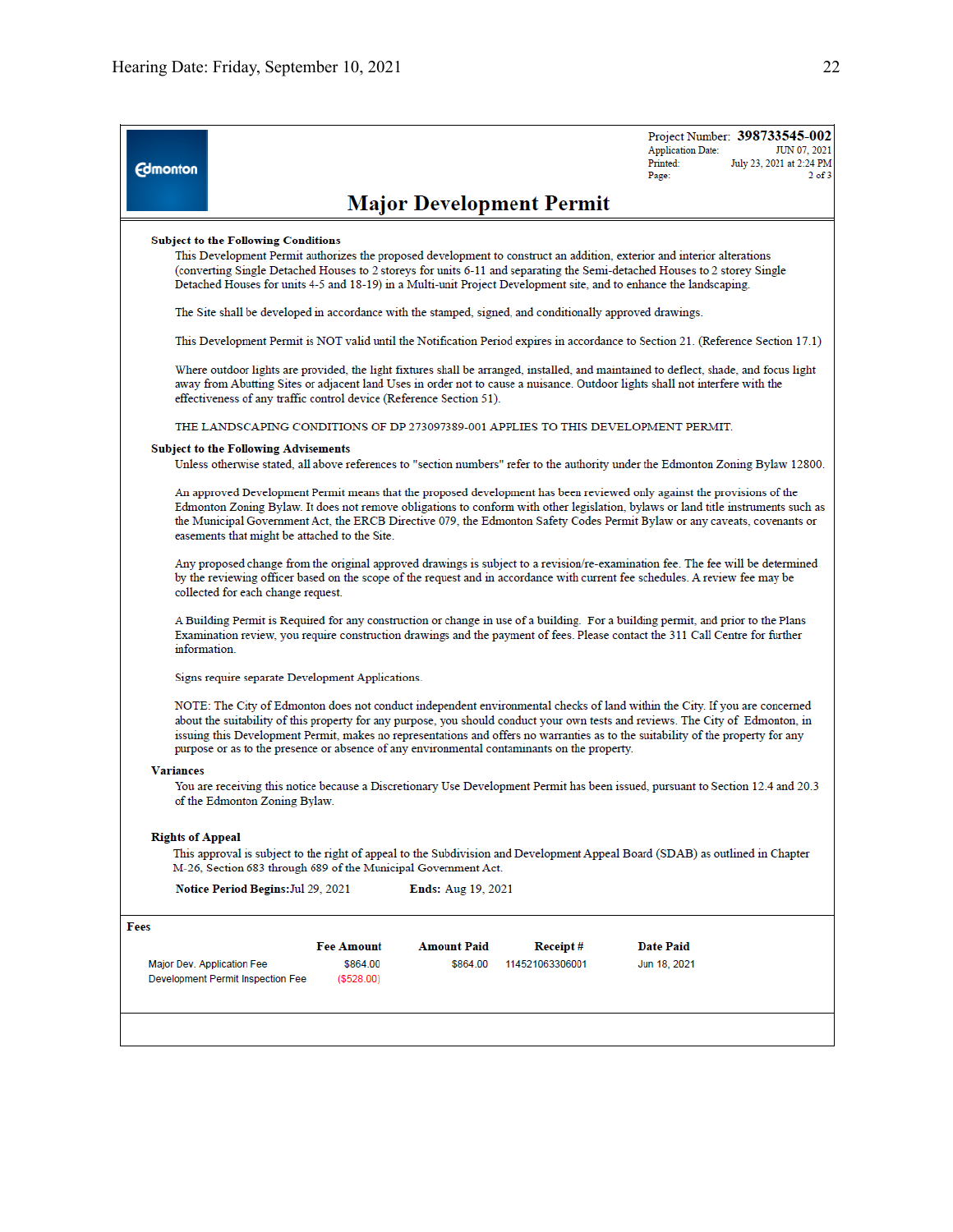| <b>Edmonton</b>                                       |                                 |                    |          | <b>Application Date:</b><br>Pinted:<br>Page: | Project Number: 398733545-002<br>JUN 07, 2021<br>July 23, 2021 at 2:24 PM<br>$3$ of $3$ |
|-------------------------------------------------------|---------------------------------|--------------------|----------|----------------------------------------------|-----------------------------------------------------------------------------------------|
|                                                       | <b>Major Development Permit</b> |                    |          |                                              |                                                                                         |
| Fees                                                  |                                 |                    |          |                                              |                                                                                         |
| <b>Total GST Amount:</b>                              | <b>Fee Amount</b><br>\$0.00     | <b>Amount Paid</b> | Receipt# | <b>Date Paid</b>                             |                                                                                         |
| <b>Totals for Permit:</b><br>(overpaid by (\$528.00)) | \$336.00                        | \$864.00           |          |                                              |                                                                                         |
|                                                       |                                 |                    |          |                                              |                                                                                         |
|                                                       |                                 |                    |          |                                              |                                                                                         |
|                                                       |                                 |                    |          |                                              |                                                                                         |
|                                                       |                                 |                    |          |                                              |                                                                                         |
|                                                       |                                 |                    |          |                                              |                                                                                         |
|                                                       |                                 |                    |          |                                              |                                                                                         |
|                                                       |                                 |                    |          |                                              |                                                                                         |
|                                                       |                                 |                    |          |                                              |                                                                                         |
|                                                       |                                 |                    |          |                                              |                                                                                         |
|                                                       |                                 |                    |          |                                              |                                                                                         |
|                                                       |                                 |                    |          |                                              |                                                                                         |
|                                                       |                                 |                    |          |                                              |                                                                                         |
|                                                       |                                 |                    |          |                                              |                                                                                         |
|                                                       |                                 |                    |          |                                              |                                                                                         |
|                                                       |                                 |                    |          |                                              |                                                                                         |
|                                                       |                                 |                    |          |                                              |                                                                                         |
|                                                       |                                 |                    |          |                                              |                                                                                         |
|                                                       |                                 |                    |          |                                              |                                                                                         |